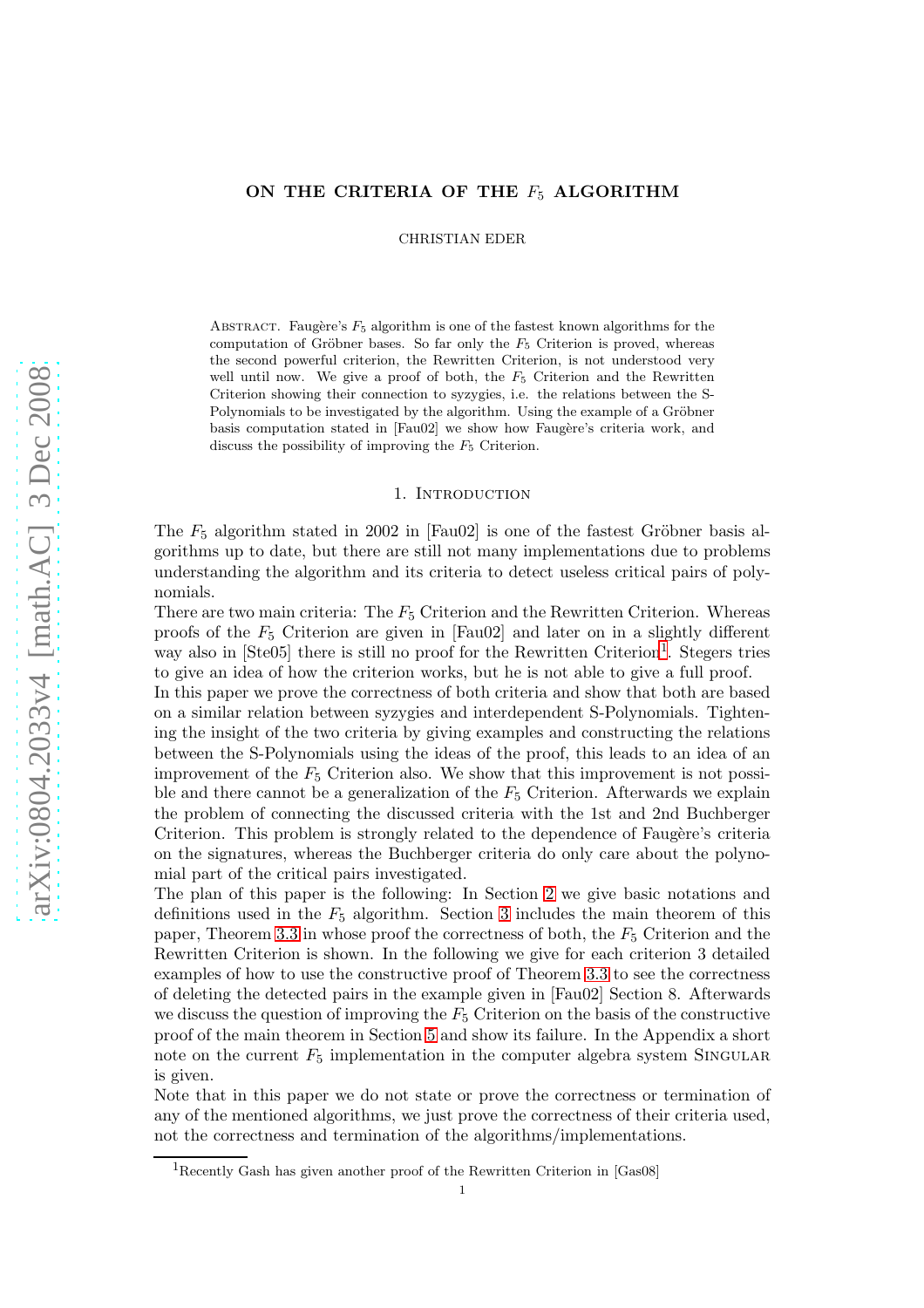The proofs of the criteria are a joint work with John Perry. This paper represents my version of the results of our work. Another paper, which will include the discussion of the criteria as well as our discussion of the termination and correctness of  $F_5$ , is in preparation by John Perry.

#### Acknowledgement.

<span id="page-1-0"></span>The proofs of the criteria and the implementation of F5 in a Singular library are joint work with John Perry.

### 2. BASIC CONCEPTS

First of all we need to state and understand the main definitions of Faugère's approach to work with polynomials during Gröbner bases computations. For this we need to find a relation between polynomials and module elements corresponding to them. This relation adds a new information to the polynomial which is later on used to decide if it is useful or not for the computation of a Gröbner basis.

2.1. Connection Between Polynomials And Module Elements. We state the main ideas of [Fau02] whereas we rewrite them in a slightly different way for the sake of simplicity.

Convention 2.1. In the following K is always a field,  $\underline{x} = (x_1, \ldots, x_n)$ , T denotes the set of terms of the ring  $\mathbb{K}[\underline{x}]$ . Let  $F = (f_1, \ldots, f_m)$  be a sequence of polynomials  $F_i \in \mathbb{K}[\underline{x}]$  for  $i \in \{1, \ldots, m\}$  such that  $I = \langle f_1, \ldots, f_m \rangle$ . Let  $\langle$  denote a term order on  $\mathbb{K}[x]$ .

Let  $p_1, p_2 \in \mathbb{K}[\underline{x}], u_k = \frac{\text{LCM}(\text{HT}(p_1), \text{HT}(p_2))}{\text{HT}(p_k)}$  $\frac{\Pi(p_1), \Pi(\mu_2)}{\Pi T(p_k)}$  for  $k \in \{1, 2\}$  then we denote the S-Polynomial of  $p_1$  and  $p_2$  Spol $(p_1, p_2) = \text{HC}(p_2)u_1p_1 - \text{HC}(p_1)u_2p_2$ .

# <span id="page-1-1"></span>Definition 2.2.

(a) Let  $\mathbb{K}[\underline{x}]^m$  be an *m*-dimensional module with generators  $e_1, \ldots, e_m$ . Elements of the form  $te_i$  such that  $t \in \mathcal{T} \subset \mathbb{K}[x]$  are called module terms. We define the evaluation map

$$
v_F: \mathbb{K}[\underline{x}]^m \rightarrow \mathbb{K}[\underline{x}]
$$
  

$$
\mathbf{e}_i \rightarrow f_i \text{ for all } i \in \{1, \dots, m\}.
$$

A syzygy of  $\mathbb{K}[{\underline{x}}]^m$  is an element  $\mathbf{s} \in \mathbb{K}[{\underline{x}}]^m$  such that  $v_F(\mathbf{s}) = 0$ .

(b) We define the module term ordering  $\prec_F$  on  $\mathbb{K}[x]^m$ :

$$
t_i \mathbf{e}_i \prec_{\mathcal{F}} t_j \mathbf{e}_j \; \Rightarrow \; (a) \quad i > j, \text{ or}
$$
\n
$$
(b) \quad i = j \text{ and } t_i < t_j
$$

- (c) For an element  $\mathbf{g} = \sum_{i=1}^{m} \lambda_i \mathbf{e}_i \in \mathbb{K}[\underline{x}]^m$  we define the *index of* **g** index(**g**) to be the lowest number  $i_0$  such that  $\lambda_{i_0} \neq 0$ . Let index(**g**) = k, then the module head term of **g** w.r.t. F is defined to be  $\text{MHT}_F(\mathbf{g}) = \text{HT}(\lambda_k)\mathbf{e}_k$ .
- <span id="page-1-2"></span>(d) Let  $p \in \mathbb{K}[\underline{x}]$  be a polynomial, we call p admissible w.r.t. F if there exists an element  $\mathbf{g} \in \mathbb{K}[\underline{x}]^m$  such that  $v_F(\mathbf{g}) = p$ .
- (e) A admissible w.r.t. F, labeled polynomial r is an element of  $\mathbb{K}[x]^m \times \mathbb{K}[x]$ defined by

$$
r = (\mathcal{S}(r), \mathrm{poly}(r))
$$

where the components of  $r$  are defined as follows: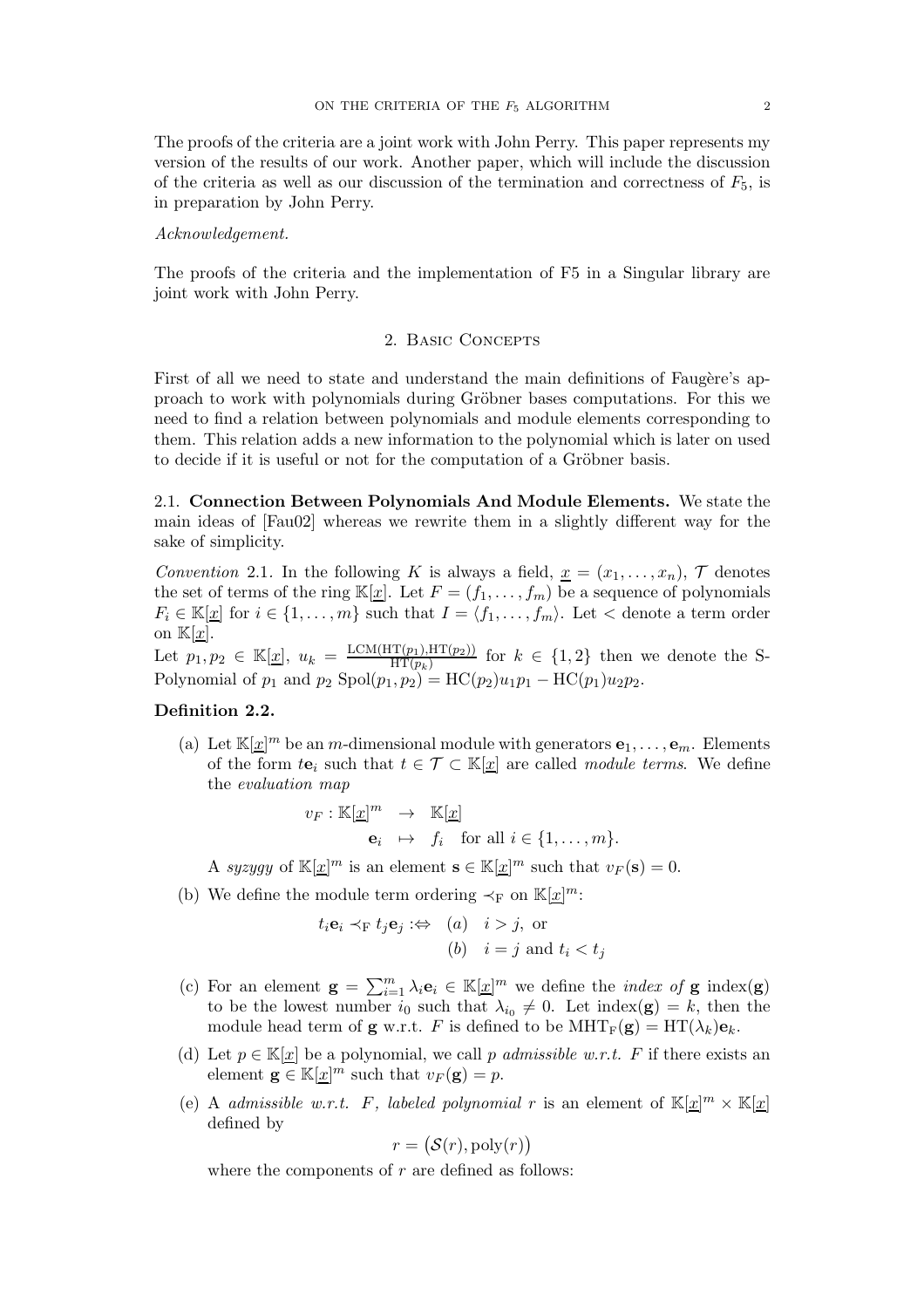(i) poly $(r) \in \mathbb{K}[x]$  denotes the *polynomial part of r.*  $\mathcal{S}(r)$  denotes the signature of r and is defined to be

 $S(r) = \text{MHT}_F(g)$  such that  $v_F(g) = poly(r)$ .

(ii) The *index of r*, index(*r*) is defined to be index(**g**) where

 $MHT(\mathbf{g}) = \mathcal{S}(r)$  and  $v_F(\mathbf{g}) = \text{poly}(r)$ .

(f) Let r be an admissible w.r.t. F, labeled polynomial such that  $S(r) = t_i e_i$ . Then we define the term of the signature to be

$$
\Gamma(\mathcal{S}(r))=t_i.
$$

<span id="page-2-0"></span>(g) Let  $r_1 = (\mathcal{S}(r_1), \text{poly}(r_1))$  and  $r_2 = (\mathcal{S}(r_2), \text{poly}(r_2))$  be two admissible labeled polynomials such that  $u_2S(r_2) \prec_F u_1S(r_1)$ . Then

$$
Spol(r_1, r_2) = (u_1 \mathcal{S}(r_1), Spol(poly(r_1), poly(r_2)))
$$

Remark 2.3.

(a) The notations MHT<sub>F</sub> and  $\prec_F$  are due to distinguish Faugère's definition of a module term ordering in [Fau02] with the same approach in a different way of Möller, Traverso, and Mora in [MTM92], on which Faugère's ideas finding useless critical pairs is based on.

Note that the index  $F$  of  $MHT_F$  does not belong to the sequence  $F$  of polynomials in  $\mathbb{K}[\underline{x}]^m$  also.

- (b) Note that the definition of the signature in  $2.2(e)$  $2.2(e)$  is different from Faugère's one in [Fau02]. Our understanding of a signature of a labeled polynomial  $r$  is equal to Faugère's definition of an admissible labeled polynomial  $r$ . This is due to the fact that the origin definition of the signature is not useful in the concept of computing Gröbner bases. Beside from Proposition 1 and Corollary 1 Faugère does not use his definition of the signature. When computing the Gröbner basis with the  $F_5$  algorithm signatures are computed in the sense of Definition  $2.2(e)$ , hence we do not refer to Faugère's initially definition when speaking of the signature of an admissible w.r.t. F labeled polynomial, but to the definition given in this paper.
- (c) Note moreover that the signature  $\mathcal{S}(r)$  of an adsmissible w.r.t. F, labeled polynomial  $r$  by Definition [2.2](#page-1-1)[\(e\)](#page-1-2) is not uniquely defined.

*Example* 2.4. Assume the sequence  $F = (f_1, \ldots, f_m)$ .

- (a) Let  $p = f_1$ . Then  $r = (e_1, f_1)$  is an admissible labeled polynomial as  $v_F(e_1)$  $f_1$ .
- (b) Again let  $p = f_1$ . Then  $r' = (f_2e_1, f_1)$  is also an admissible labeled polynomial. For this consider the module element  $\mathbf{g} = (f_2 + 1)\mathbf{e}_1 - f_1 \mathbf{e}_2$ . It holds that  $v_F(g) = f_2f_1 + f_1 - f_1f_2 = f_1$  and  $MHT(g) = f_2e_1$ .

Remark 2.5. The  $F_5$  Algorithm always takes the minimal possible index at the given iteration step during its computations. In the above situation the  $F<sub>5</sub>$  Criterion (see Definition [3.1\)](#page-4-2) would detect and delete  $r'$ . This is an important point as in the case of F being a regular sequence all of these multiple descriptions of the signature can be detected and only the in some sense minimal one remains in the computations. Thus the signature computed by  $F_5$  is unique in the case of an regular input.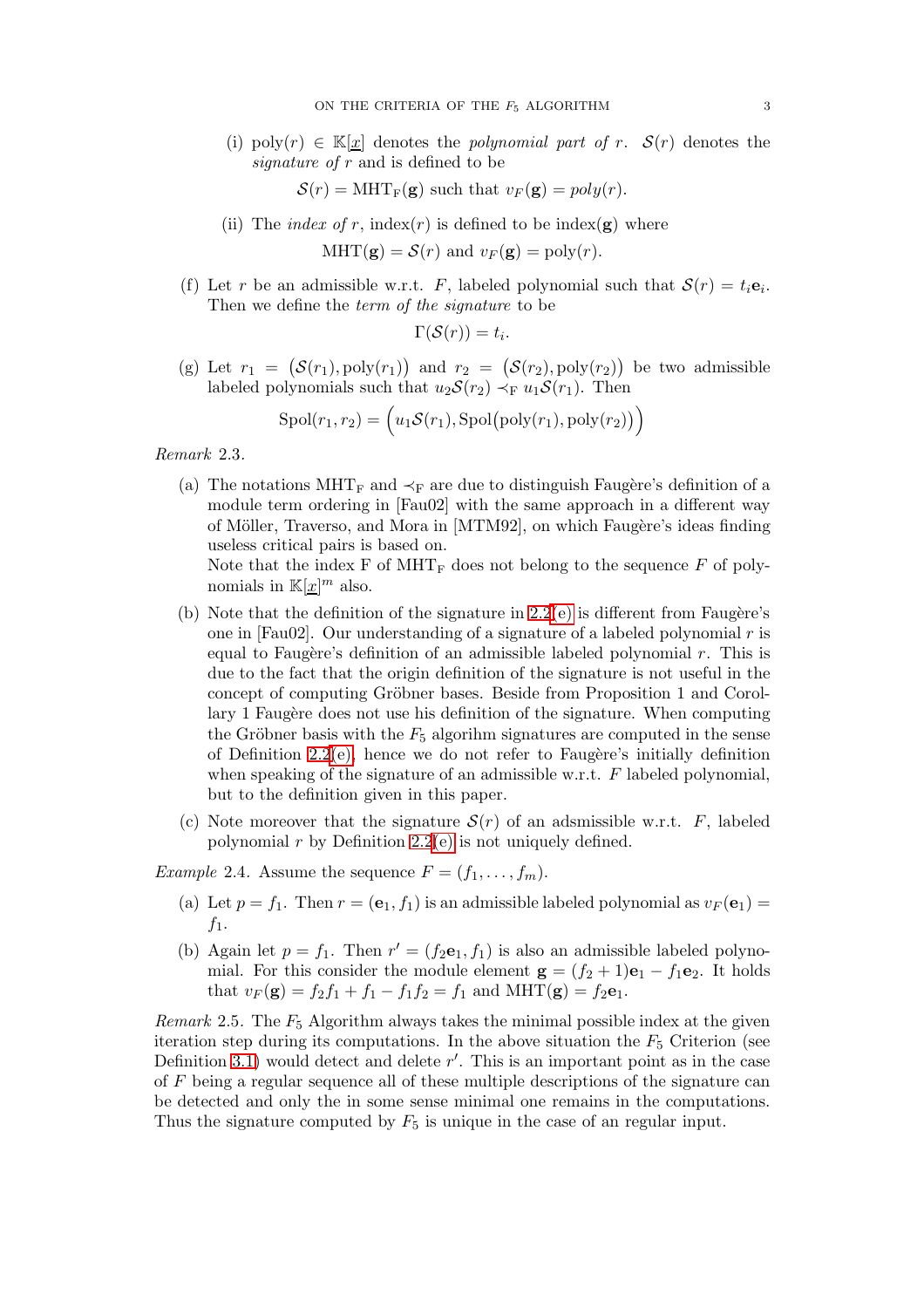Convention 2.6.

- (a) Due to the fact that in the following all labeled polynomials will be admissible w.r.t.  $F$ , we drop the reference to which set the admissibility is referred to for a shorter notation.
- (b) Let r be an admissible labeled polynomial. For a better legibility let in the following always denote  $p = poly(r)$ . So when referring to the signature and admissibility of an element we use the letter r, i.e. the labeled polynomial in  $\mathbb{K}[\underline{x}]^m \times \mathbb{K}[\underline{x}]$ , when considering the computations in terms of the polynomials itself we use the letter p, i.e. the polynomial in  $\mathbb{K}[x]$ .

2.2. The Relation To Computations Of Gröbner Bases. To understand the two main criteria of the  $F_5$  algorithm we embed  $\mathbb{K}[\underline{x}]^m$  into the module  $\mathbb{K}[\underline{x}]^{n_G}$  in a canonical way, i.e.  $n_G \geq m$  and  $\mathbb{K}[\underline{x}]^{n_G} = \mathbb{K}[\underline{x}]^m \times \mathbb{K}[\underline{x}]^{n_G-m}$ .

<span id="page-3-0"></span>Convention 2.7. In the following  $G = \{r_1, \ldots, r_{n_G}\}\$  always denotes a set of admissible labeled polynomials such that  $\text{poly}(G) := \{p_i \mid r_i \in G\} \supset \{f_1, \ldots, f_m\}$ . We assume that  $r_i = (\mathbf{e}_i, f_i)$  for all  $i \in \{1, \dots, m\}$  for the rest of this paper.

# Definition 2.8.

(a) We define an evaluation map

 $v_G : \mathbb{K}[\underline{x}]^{n_G} \rightarrow \mathbb{K}[\underline{x}]$  $\mathbf{e}_i \mapsto p_i \quad \text{for all } i \in \{1, \ldots, n_G\}.$ 

A syzygy of  $\mathbb{K}[\underline{x}]^{n_G}$  is an element  $\mathbf{s} \in \mathbb{K}[\underline{x}]^{n_G}$  such that  $v_G(\mathbf{s}) = 0$ .

(b) For each  $e_i$  where  $i \in \{1, \ldots, n_G\}$  we define the module head term to be

$$
MHT_F(\mathbf{e}_i) = \mathcal{S}(r_i)
$$

as defined in  $2.2(e)$  $2.2(e)$  and  $2.2(g)$ .

Remark 2.9. Note that by Convention [2.7](#page-3-0)  $v_F(\mathbf{e}_i) = v_G(\mathbf{e}_i)$  for all  $i \in \{1, \ldots, m\}$ .

Using admissible labeled polynomials to describe Gröbner bases for given ideals we need to define an admissible labeled equivalent to the t-representation known for polynomials in  $\mathbb{K}[x]$ :

<span id="page-3-1"></span>**Definition 2.10.** Let  $r = (\mathcal{S}(r), p)$  be an admissible labeled polynomial,  $\mathcal{M} =$  ${r_1, \ldots, r_{n_M}}$  be a set of admissible labeled polynomials, and  $t = HT(p)$ . A representation

$$
p = \sum_{j=1}^{n_{\mathcal{M}}} \lambda_j p_j, \quad \lambda_j \in \mathbb{K}[\underline{x}]
$$

is an admissible labeled t-representation of (the admissible labeled polynomial)  $r$  if  $\text{HT}(\lambda_j p_j) < t$  and  $\text{HT}(\lambda_j)S(r_j) \preceq_{\text{F}} S(r)$  for all j.

There is an easy connection between usual and admissible labeled t-representations:

<span id="page-3-2"></span>**Lemma 2.11.** Let  $r$  be an admissible labeled polynomial. If  $r$  has an admissible labeled t-representation for  $t = HT(p)$  then p has a t-representation.

*Proof.* Clear by Definition [2.10.](#page-3-1)

Convention 2.12. When speaking of an admissible labeled t-representation of an S-Polynomial Spol $(r_i, r_j)$  in the following without explicitly denoting t we always assume that  $t = LCM(HT(p_i), HT(p_j)).$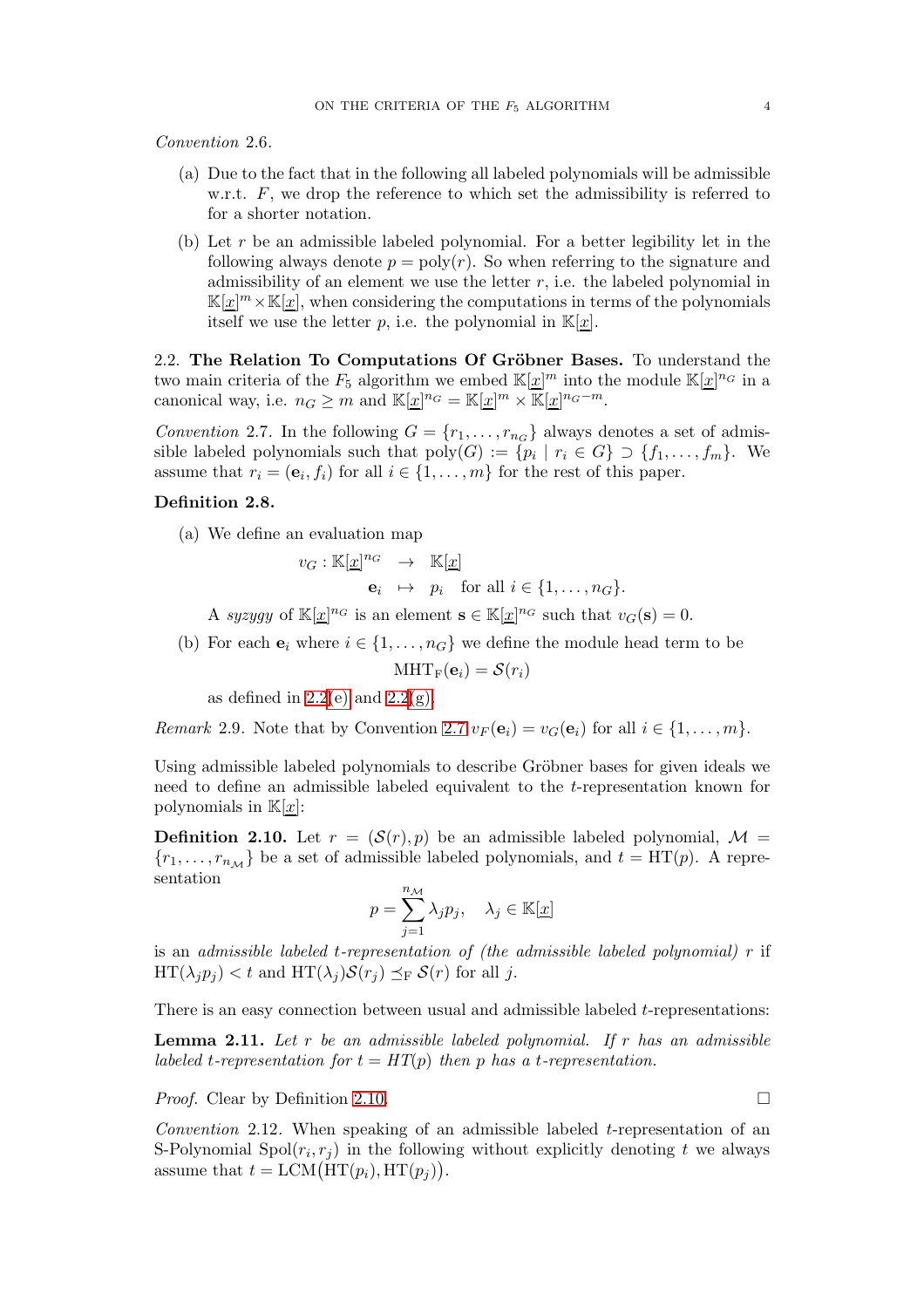It follows that we can give a new characterization of a Gröbner basis using admissible labeled polynomials.

<span id="page-4-3"></span>**Theorem 2.13.** If for all elements  $r_i, r_j \in G$  Spol $(r_i, r_j)$  has an admissible labeled t-representation or  $Spol(p_i, p_j)$  reduces to zero then  $poly(G)$  is a Gröbner basis of  $I = \langle f_1, \ldots, f_m \rangle$ .

<span id="page-4-0"></span>*Proof.* Clear by the characterization of a Gröbner basis and Lemma [2.11.](#page-3-2)  $\Box$ 

#### 3. Faugere's Criteria

Whereas a Gröbner basis  $G$  can be characterized by Theorem [2.13](#page-4-3) it does not improve its computation, on the contrary we require even more, the polynomials need to be labeled and admissible w.r.t. a given set and their representations need to fulfill another criterion on their signatures. As the  $F_5$  algorithm constructs new elements exactly such that they have admissible labeled  $t$ -representations, Faugère uses two criteria to check if the S-Polynomial of a critical pair needs to be computed and reduced, or if the critical pair is useless for the computation of G.

To decide if one of the criteria holds, the signatures of the labeled polynomials are used. By this means Faugère uses these new requirements on an admissible labeled t-representation stated in the previous section to get information on the relations between S-Polynomials which help to decide the necessity of them.

We state these criteria and prove their correctness, but we do not explain the  $F_5$ algorithm in detail, we refer to [Fau02] or [Ste05] for a deeper insight in  $F_5$ .

<span id="page-4-2"></span>**Definition 3.1** ( $F_5$  Criterion). Let  $(r_i, r_j) \in G \times G$  be a critical pair. Spol $(r_i, r_j)$ is not normalized iff for  $u_kr_k$ ,  $k = i$  or  $k = j$ , there exists  $r_{\text{prev}} \in G$  such that

> $index(r_{prev}) > index(r_k)$  and  $HT(p_{prev})$  |  $u_k \Gamma(\mathcal{S}(r_k))$

If there exists no such  $r_{\text{prev}} \in G$  then  $\text{Spol}(r_i, r_j)$  is normalized.

**Definition 3.2** (Rewritten Criterion). Let  $(r_i, r_j) \in G \times G$  be a critical pair.  $\text{Spol}(r_i, r_j)$  is rewritable iff for  $u_k r_k$ ,  $k = i$  or  $k = j$ , there exist  $r_v, r_w \in G$  such that

$$
\text{index}(r_k) = \text{index}(\text{Spol}(r_v, r_w)) \text{ and}
$$

$$
\Gamma\Big(\mathcal{S}((\text{Spol}(r_v, r_w))\Big) \quad | \quad u_k \Gamma\big(\mathcal{S}(r_k)\big)
$$

If there exist no such  $r_v, r_w \in G$  then  $Spol(r_i, r_j)$  is called *not rewritable*.

<span id="page-4-1"></span>**Theorem 3.3.** Let  $\mathcal{L} \subset G \times G$  be such that for each pair  $(r_i, r_j) \in \mathcal{L}$  Spol $(r_i, r_j)$  is

- (a) normalized, and
- (b) not rewritable.

Furthermore, if for each such pair  $(r_i, r_j) \in \mathcal{L}$  Spol $(r_i, r_j)$  has an admissible labeled t-representation or  $Spol(p_i, p_j)$  reduces to zero then  $poly(G)$  is a Gröbner basis of  $I = \langle f_1, \ldots, f_m \rangle$ .

*Proof.* Let  $(r_i, r_j) \notin \mathcal{L}$ . Then  $Spol(r_i, r_j)$  is either not normalized or rewritable. We have to show that all such S-Polynomials either have an admissible labeled  $t$ representation for  $t = LCM(HT(p_i), HT(p_j))$  or reduce to zero.

We can assume that  $u_jS(r_j) \prec_F u_jS(r_i)$  and w.l.o.g. we can assume that in each case  $u_i r_i$  is the admissible labeled polynomial detected by one or both of the two criteria (see Remark [3.4\)](#page-8-0). For this let  $r_i = (t_i \mathbf{e}_k, p_i)$ .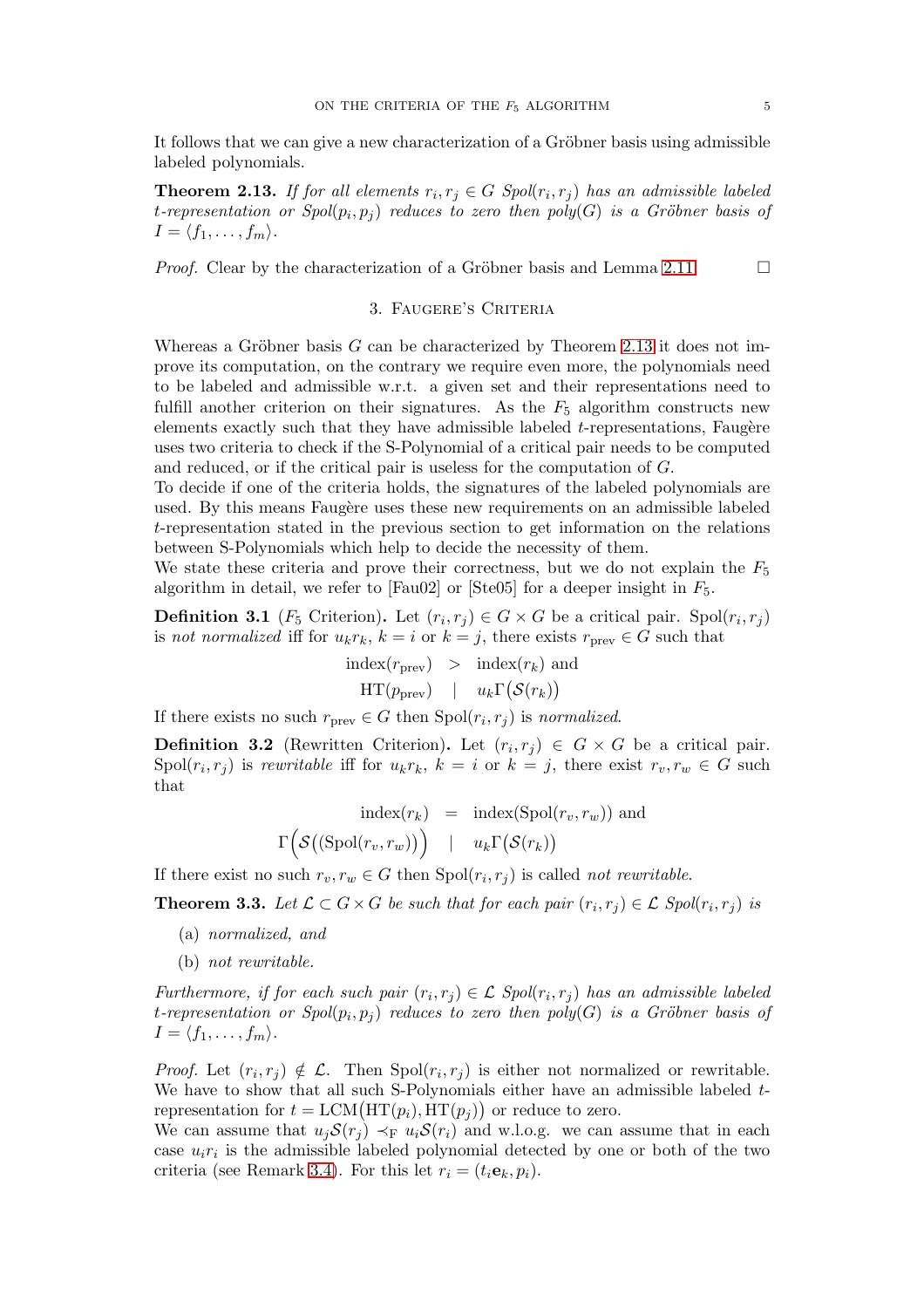(a) Assume that  $u_i r_i$  is not normalized. In this case there exists an element  $r_{\text{prev}}$ in G with index $(r_{prev}) > k$  and  $\Gamma(u_i \mathcal{S}(r_i)) = u_i t_i = \lambda \text{HT}(p_{prev})$  for some  $\lambda \in \mathcal{T}$ . This can be translated to a relation between two syzygies in  $\mathbb{K}[x]^{n_G}$ : We receive a principal syzygy given by  $p_{\text{prev}}$  and  $f_k$ , namely

$$
\mathbf{s}_{\text{prev},k} = p_{\text{prev}} \mathbf{e}_k - f_k \mathbf{e}_{\text{prev}} \in \mathbb{K}[\underline{x}]^{n_G}.
$$

<span id="page-5-0"></span>For  $r_i$  there are two possibilities:

- (i) If  $i \in \{1, \ldots, m\}$  then we can construct a trivial syzygy  $s_i = e_i e_i$ . Note that in this case  $k = i$ .
- (ii) If  $i \notin \{1, \ldots, m\}$  then  $r_i$  is the result of a reduction of an S-Polynomial, such that there exists a syzygy

<span id="page-5-1"></span>
$$
\mathbf{s}_i = \sum_{\ell = k}^{n_i} a_\ell^i \mathbf{e}_\ell - \mathbf{e}_i
$$

where  $n_i$  denotes the number of elements in the subsequent Gröbner basis G before  $r_i$  is added. It holds that  $\text{MHT}_F(\mathbf{s}_i) = \mathcal{S}(r_i)$ .

Either way  $\text{MHT}_{\text{F}}(u_i\mathbf{s}_i) = \text{MHT}_{\text{F}}(\lambda \mathbf{s}_{\text{prev},k})$  by construction and we can compute their difference:

$$
\lambda \mathbf{s}_{\text{prev},k} - u_i \mathbf{s}_i = (\lambda \text{LOT}(p_{\text{prev}}) - u_i \text{LOT}(a_k^i)) \mathbf{e}_k + \sum_{\ell=k+1}^{n_i} a_\ell^i \mathbf{e}_\ell + + \lambda f_k \mathbf{e}_{\text{prev}} - u_i \mathbf{e}_i.
$$
 (1)

By construction

$$
HT(\lambda LOT(p_{prev}) - u_i LOT(a_k^i))\mathcal{S}(r_k) \prec_{F} u_i \mathcal{S}(r_i)
$$
  
\n
$$
HT(a_\ell^i)\mathcal{S}(r_\ell) \prec_{F} u_i \mathcal{S}(r_i) \text{ for all } \ell \in \{k+1,\ldots,n_i\}
$$
  
\n
$$
\lambda HT(f_k)\mathcal{S}(r_{prev}) \prec_{F} u_i \mathcal{S}(r_i).
$$

Note that in case [\(a\)\(i\)](#page-5-0)  $u_i$ LOT $(a_k^i)$  is zero. As  $s_i$  and  $s_{prev,k}$  are syzygies it holds that  $v_G(u_i s_i - \lambda s_{prev,k}) = 0$ .

(b) Assume that  $u_i r_i$  is rewritable. In this case there exists an  $Spol(r_v, r_w)$  such that index  $(\text{Spol}(r_v, r_w)) = k$  and  $\lambda \in \mathcal{T}$  such that  $\lambda \Gamma\Big(\mathcal{S}((\text{Spol}(r_v, r_w))\Big) =$  $\Gamma\big(u_k \mathcal{S}(r_k)\big)$ . Again we can translate these data to a relationship between two syzygies. For  $r_i$  we have the same possibilities as mentioned in the case of

 $u_i r_i$  not normalized above, in short:

- (i) If  $i \in \{1, \ldots, m\} \Rightarrow \mathbf{s}_i = \mathbf{e}_i \mathbf{e}_i$ .
- (ii) If  $i \notin \{1, \ldots, m\} \Rightarrow \mathbf{s}_i = \sum_{\ell=k}^{n_i} a_\ell^i \mathbf{e}_\ell \mathbf{e}_i$ .

This time we also need to have a closer look at the syzygy given by  $Spol(r_v, r_w)$ . Based on the implementation of the Rewritten Criterion in the  $F_5$  algorithm  $\text{Spol}(r_v, r_w)$  is not rewritable, as otherwise  $\text{Spol}(r_i, r_j)$  would be detected by the S-Polyinomial which rewrites  $Spol(r_v, r_w)$ .  $Spol(r_v, r_w)$  has been already or eventually will be reduced to a new element  $r_{\text{rew}} \in G$ , so it has a t-representation for  $t < \text{LCM}(\text{HT}(p_v), \text{HT}(p_w)),$  or it has been reduced to zero w.r.t. G. In either way we receive a syzygy

$$
\mathbf{s}_{v,w} = \sum_{\ell=k}^{n_{\text{rew}}} a_{\ell}^{\text{rew}} \mathbf{e}_{\ell} - \alpha \mathbf{e}_{\text{rew}}
$$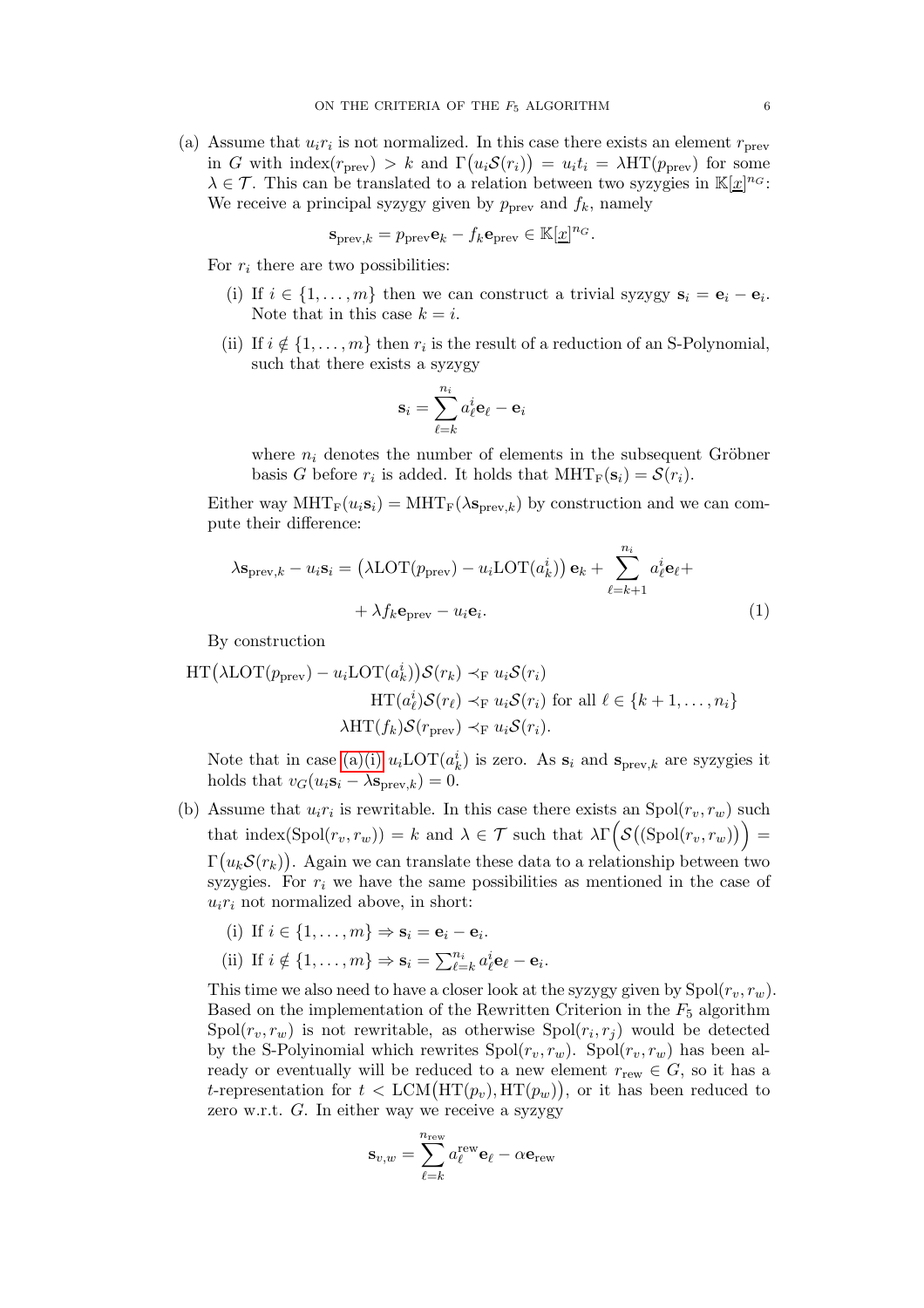where  $n_{\text{rew}}$  denotes the number of elements in the subsequent Gröbner basis G before  $r_{\text{rew}}$  is possibly added.  $\alpha = 0$  if  $Spol(r_v, r_w)$  reduces to zero, and  $\alpha = 1$  otherwise. It holds that  $\text{MHT}_F(\mathbf{s}_{v,w}) = \mathcal{S}(\text{Spol}(r_v, r_w)).$ 

Analogously to the case of  $u_i r_i$  being not normalized we compute the difference of the two syzygies  $u_i s_i$  and  $\lambda s_{v,w}$  which fulfill the relation  $\text{MHT}_{\text{F}}(u_i s_i)$  =  $\text{MHT}_{\text{F}}(\lambda s_{v,w})$ :

$$
\lambda \mathbf{s}_{v,w} - u_i \mathbf{s}_i = (\lambda \text{LOT}(a_k^{\text{rew}}) - u_i \text{LOT}(a_k^i)) \mathbf{e}_k + \sum_{\ell=k+1}^{n_{\text{min}}} (\lambda a_\ell^{\text{rew}} - u_i a_\ell^i) \mathbf{e}_\ell + \sum_{\ell'=n_{\text{min}}+1}^{n_{\text{max}}} \lambda a_\ell^{\text{rew}} \mathbf{e}_{\ell'} - \lambda \alpha \mathbf{e}_{\text{rew}} + u_i \mathbf{e}_i = (\lambda \text{LOT}(a_k^{\text{rew}}) - u_i \text{LOT}(a_k^i)) \mathbf{e}_k + \sum_{\ell=k+1}^{n_{\text{max}}} (\lambda a_\ell^{\text{rew}} - u_i a_\ell^i) \mathbf{e}_\ell - \lambda \alpha \mathbf{e}_{\text{rew}} + u_i \mathbf{e}_i
$$
(2)

where we define  $n_{\min} = \min\{n_i, n_{\text{rew}}\}, n_{\max} = \max\{n_i, n_{\text{rew}}\}.$  Note that in Equation [\(2\)](#page-6-0)

<span id="page-6-0"></span>
$$
a_{\ell}^{i} = 0 \text{ for } \ell \in \{n_i + 1, \dots, n_{\text{max}}\} \text{ or}
$$

$$
a_{\ell}^{\text{rew}} = 0 \text{ for } \ell \in \{n_{\text{rew}} + 1, \dots, n_{\text{max}}\},
$$

depending on the relation of  $n_i$  and  $n_{\text{rew}}$ . It holds that  $v_G(\lambda s_{v,w} - u_i s_i) = 0$ , moreover

$$
\text{HT}(\lambda \text{LOT}(a_k^{\text{rew}}) - u_i \text{LOT}(a_k^i)) \mathcal{S}(r_k) \prec_{\text{F}} u_i \mathcal{S}(r_i)
$$

$$
\text{HT}(\lambda a_\ell^{\text{rew}} - u_i a_\ell^i) \mathcal{S}(r_\ell) \prec_{\text{F}} u_i \mathcal{S}(r_i) \text{ for all } \ell \in \{k+1,\ldots,n_{\text{max}}\}.
$$

Note that  $\lambda \mathcal{S}(r_{\text{rew}}) =_{\text{F}} u_i \mathcal{S}(r_i)$  by construction.

In both of the stated cases a new syzygy is built, we can summarize [\(1\)](#page-5-1) and [\(2\)](#page-6-0) in one syzygy  $s_{\text{crit}}$ :

<span id="page-6-1"></span>
$$
\mathbf{s}_{\text{crit}} = \sum_{\ell=k}^{n_{\text{max}}} a_{\ell} \mathbf{e}_{\ell} - \mu \mathbf{e}_{\text{crit}} + u_i \mathbf{e}_i \tag{3}
$$

where  $HT(a_{\ell})\mathcal{S}(r_{\ell}) \prec_{F} u_{i}\mathcal{S}(r_{i})$  for all  $\ell \in \{k,\ldots,n_{\max}\}\$  and  $\mu\mathcal{S}(r_{\text{crit}}) \preceq_{F} u_{i}\mathcal{S}(r_{i}).$ As  $v_G(\mathbf{s}_{\text{crit}}) = 0$  every head term of each evaluated element from  $\mathbf{s}_{\text{crit}}$  needs to be reduced. Thus we find two elements  $a_{\ell}e_{\ell}$  and  $a_{\ell'}e_{\ell'}$  in  $s_{\text{crit}}$  such that

$$
\operatorname{HT}\big(a_{\ell}v_G(\mathbf{e}_{\ell})\big)=\operatorname{HT}\big(a_{\ell'}v_G(\mathbf{e}_{\ell'})\big).
$$

This corresponds to a multiple of  $Spol(r_{\ell}, r_{\ell'})$  where both,  $u_{\ell}r_{\ell}$  and  $u_{\ell'}r_{\ell'}$  have a signature lower or equal to the one of  $u_i r_i$  w.r.t.  $\prec_F$ . These S-Polynomials are either rewritable/not normalized and can be rewritten in the same way without increasing their signatures or head terms, or they reduce to an element  $r_{\text{red}} \in G$ such that  $\mathcal{S}(r_{\text{red}}) = \mathcal{S}(\text{Spol}(r_\ell, r_{\ell'}))$  and  $\text{HT}(p_{\text{red}}) < u_\ell \text{HT}(p_\ell)$ , or they reduce to zero w.r.t. G. This building, reducing and deleting of new S-Polynomials stops after a finite number of steps because of the finiteness of the polynomials and their signatures.

We stop this process when we have found an element  $u_{\ell_0}$ **e** $_{\ell_0}$  in  $\mathbf{s}_{\text{crit}}$  such that

$$
u_{\ell_0} \text{HT} (v_G(\mathbf{e}_{\ell_0})) = u_i \text{HT}(p_i).
$$

Thus we have found a multiple of  $Spol(r_i, r_{\ell_0})$ . We have to distinguish the following cases: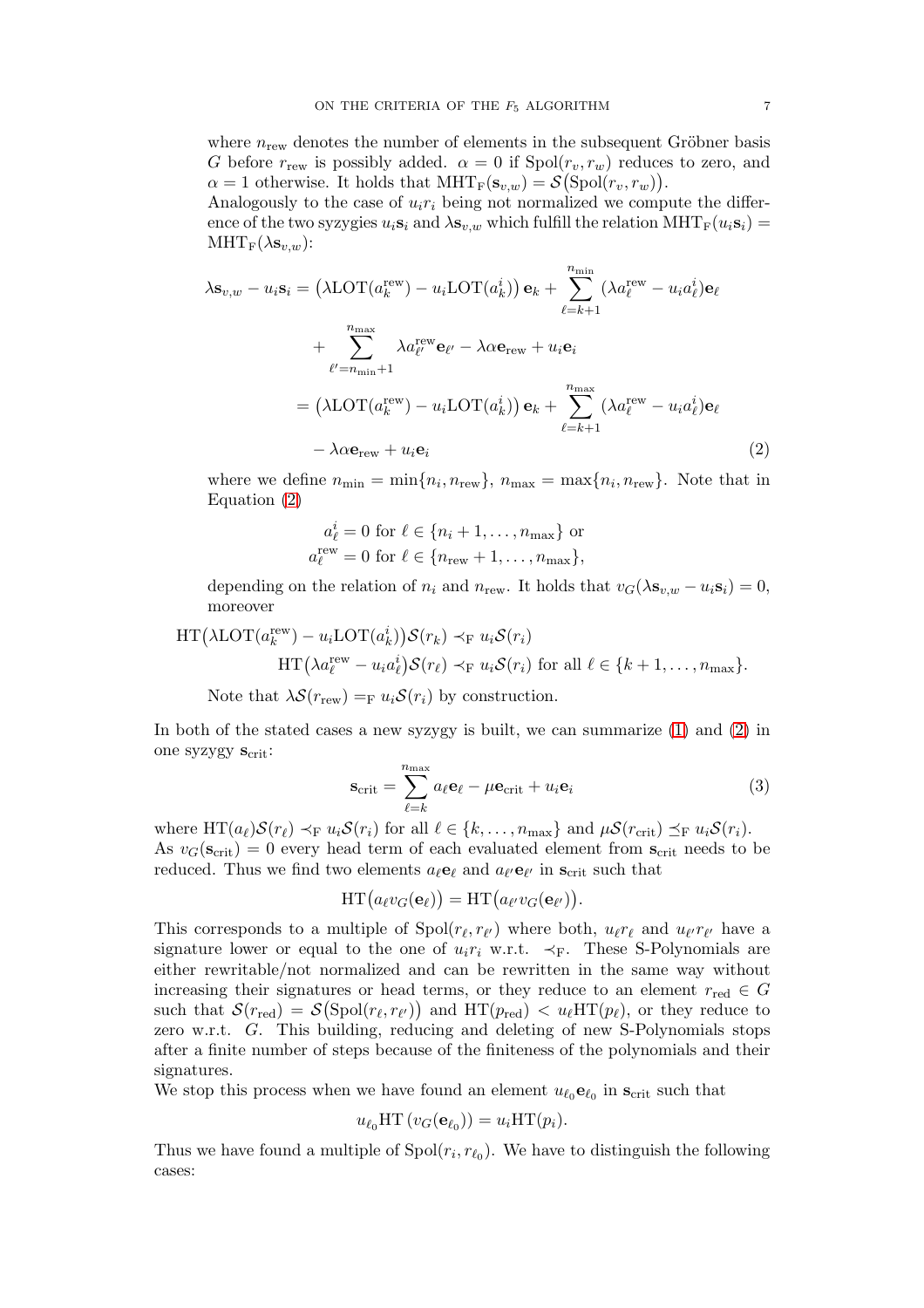(a) If  $u_{\ell_0} r_{\ell_0} \neq u_j r_j$  then we can represent  $s_{\text{crit}}$  from Equation [\(3\)](#page-6-1) by

$$
\mathbf{s}_{\text{crit}} = \sum_{\ell=k}^{n'} b_{\ell} \mathbf{e}_{\ell} - u_{\ell_0} \mathbf{e}_{\ell_0} + u_i \mathbf{e}_i
$$

where  $HT(b_{\ell}p_{\ell}) < u_i HT(p_i)$  for all  $\ell \in \{k, ..., n'\}$  and  $n' = n_{\max} + 1$ . Note that we can assume  $\mu \mathbf{e}_{\rm crit}$  to be part of the sum. Using the evaluation we get

$$
0 = \sum_{\ell=k}^{n'} b_{\ell} p_{\ell} - u_{\ell_0} p_{\ell_0} + u_i p_i
$$
  

$$
0 = \sum_{\ell=k}^{n'} b_{\ell} p_{\ell} + \nu_1 \text{Spol}(p_i, p_{\ell_0}) \text{ for some } \nu_1 \in \mathcal{T}
$$
  

$$
\Rightarrow \nu_1 \text{Spol}(p_i, p_{\ell_0}) = -\sum_{\ell=k}^{n'} b_{\ell} p_{\ell}.
$$

From this equation we receive an admissible labeled  $t_1$ -representation for  $t_1 = \nu_1 \text{LCM}(\text{HT}(p_i), \text{HT}(p_{\ell_0}))$ .

On the other hand we notice that  $u_j\text{HT}(p_j) = u_{\ell_0}\text{HT}(p_{\ell_0})$  and thus there exists a multiple  $\nu_2$ Spol $(r_{\ell_0}, r_j)$ . This S-Polynomial is already reduced (possibly to zero) w.r.t. G or detected by the two criteria and can be rewritten in the same way, where this process has to stop after a finite number of times. In any case it will be investigated in the  $F_5$  algorithm and we can assume it to reduce to zero or to have an admissible labeled  $t_2$ -representation for  $t_2 = \nu_2 \text{LCM}(\text{HT}(p_{\ell_0}), \text{HT}(p_j)).$  Altogether we have a relation between three S-Polynomials:

$$
Spol(p_i, p_j) = \nu_1 Spol(p_i, p_{\ell_0}) + \nu_2 Spol(p_{\ell_0}, p_j).
$$

Possibly there are further reductions of these S-Polynomials or detections by the two criteria, but all of these do not increase the signature and do lower the head term of the polynomials.

Assuming the reduction of  $Spol(r_i, r_{\ell_0})$  and  $Spol(r_{\ell_0}, r_j)$  and noting the signatures of all elements which are  $\preceq_{\mathrm{F}} u_i \mathcal{S}(r_i)$  we have an admissible labeled *t*-representation of  $Spol(r_i, r_j)$ .

(b) If  $u_{\ell_0} r_{\ell_0} = u_j r_j$  then the represention of  $s_{\text{crit}}$  is given by

$$
\mathbf{s}_{\rm crit} = \sum_{\ell=k}^{n'} b_{\ell} \mathbf{e}_{\ell} - u_j \mathbf{e}_j + u_i \mathbf{e}_i
$$

where  $HT(b_{\ell}p_{\ell}) < u_i HT(p_i)$  for all  $\ell \in \{k, ..., n'\}$  and  $n' = n_{\max} + 1$ . Again using the evaluation we get

$$
0 = \sum_{\ell=k}^{n'} b_{\ell} p_{\ell} - u_j p_j + u_i p_i
$$
  

$$
0 = \sum_{\ell=k}^{n'} b_{\ell} p_{\ell} + \text{Spol}(p_i, p_j)
$$
  

$$
\Rightarrow \text{Spol}(p_i, p_j) = -\sum_{\ell=k}^{n'} b_{\ell} p_{\ell}
$$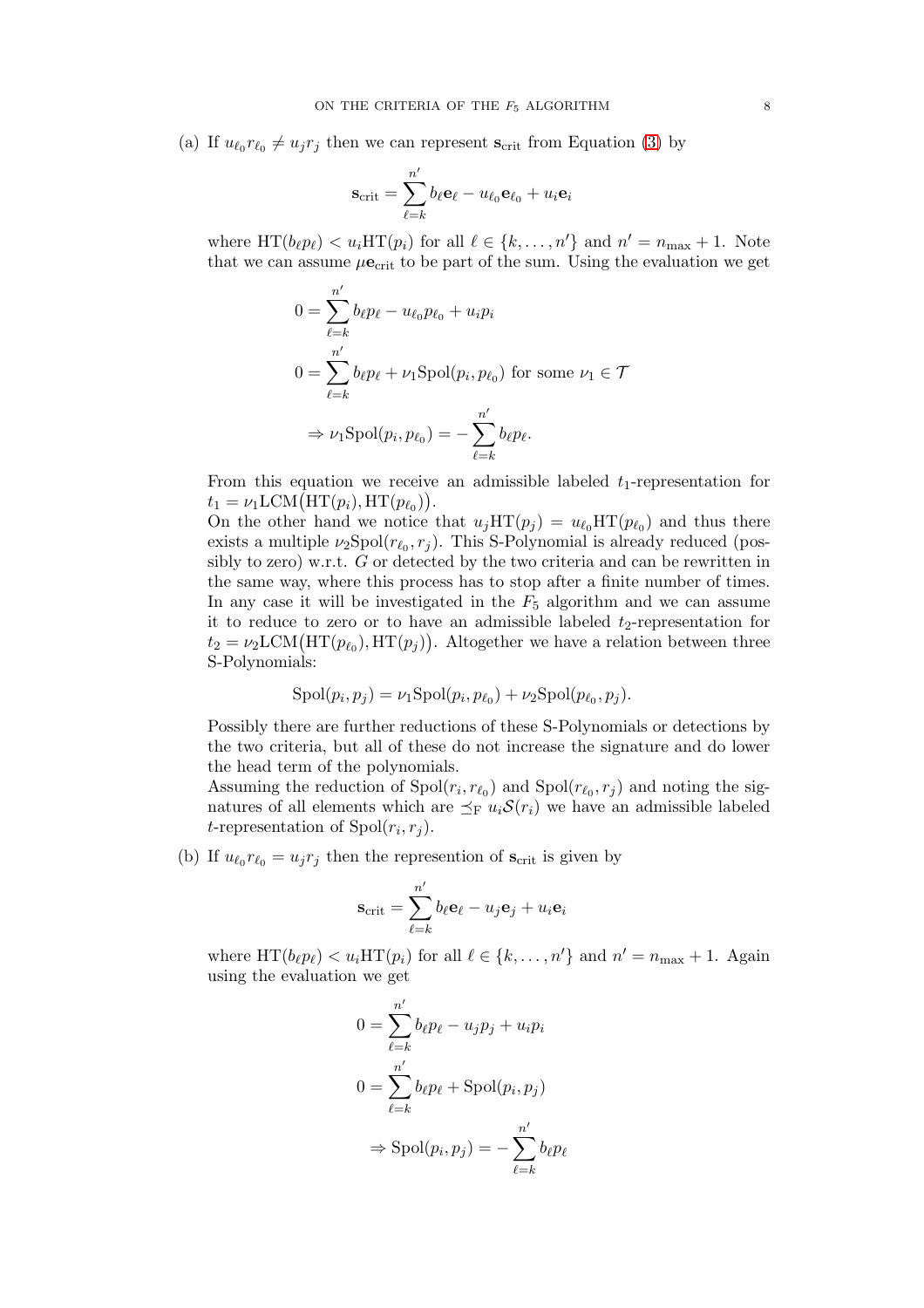Again assuming further reductions or detections by the two criteria inside  $\sum_{\ell = 1}^{n}$  $\sum_{\ell=k}^n b_\ell p_\ell$  from this equality we directly receive an admissible labeled trepresentation of  $Spol(r_i, r_j)$  for  $t = LCM(HT(p_i), HT(p_j)).$ 

Thus poly(G) is a Gröbner basis for I.

<span id="page-8-0"></span>Remark 3.4.

(a) In the case of  $u_i r_i$  being rewritable by  $\lambda r_{\text{rew}}$  it is possible that  $u_{\ell_0} r_{\ell_0} = \lambda r_{\text{rew}}$ also. Then by the same construction as stated in the proof we get

$$
Spol(p_i, p_{\text{rew}}) = -\sum_{\ell=k}^{n'} b_{\ell} p_{\ell}.
$$

In this case  $HT(b_{\ell})S(r_{\ell}) \prec_F u_iS(r_i) = \lambda S(r_{\text{rew}})$  for all  $\ell \in \{k, ..., n'\}$ . Thus  $\text{Spol}(r_i, r_{\text{rew}})$  can be rewritten by a linear combination of elements in G with lower signatures, thus we have found an admissible labeled t-representation of  $Spol(r_i, r_{\text{rew}})$  for  $t = LCM(HT(p_i), HT(p_{\text{rew}})).$ 

- Note that this also includes the case where  $u_{\ell_0} r_{\ell_0} = u_j r_j = \lambda r_{\text{rew}}$ .
- (b) In the case  $u_{\ell_0} r_{\ell_0} \neq u_j r_j$  we denote the second computed S-Polynomial

$$
Spol(r_{\ell_0}, r_j) = u_{j, \ell_0} r_{\ell_0} - u_{\ell_0, j} r_j.
$$

Of course it can happen that  $u_{j,\ell_0} S(r_{\ell_0}) \prec_{F} u_{\ell_0,j} S(r_j)$ . In this case we would compute  $Spol(r_j, r_{\ell_0})$ , but this would just lead to a difference in sign and would not change the arguments of the proof, hence we have omitted the distinction between these two possibilities above.

- (c) Setting  $n' = n_{\text{max}} + 1$  is only necessary in the case where  $n_{\text{rew}} = \max\{n_i, n_{\text{rew}}\}$ and  $u_{\ell_0} r_{\ell_0} \neq \lambda r_{\text{rew}}$ , i.e. if  $\lambda p_{\text{rew}}$  is inside  $\sum_{\ell=1}^{n'}$  $\sum_{\ell=k}^n b_\ell p_\ell$ . Since  $n_{\text{max}}$  denotes the number of elements before  $r_{\text{rew}}$  enters G in this case,  $n' = \text{rew}$ . In all other cases  $b_{n'} = 0$ .
- (d) When building S-Polynomials inside  $s_{\text{crit}}$  until we end up with  $u_{\ell_0}$  $\mathbf{e}_{\ell_0}$  the signatures do not increase. This is due to the  $F_5$  algorithm: If there is a reductor  $r_{\text{red}}$  of an element  $r_{\text{sp}}$ , where  $r_{\text{sp}}$  denotes the possibly already reduced S-Polynomial investigated by  $F_5$  in this step, such that there exists  $u_{\text{red}} \in \mathcal{T}$  where  $u_{\text{red}}HT(p_{\text{red}}) = HT(p_{\text{sp}})$  and  $u_{\text{red}}S(r_{\text{red}}) \succ_F S(r_{\text{sp}})$  than two elements will be returned by the procedure TopReduction: The (in this step of the algorithm) not top-reduced element  $r_{sp}$  for which the reductor was found and a new S-Polynomial Spol $(r_{\rm red}, r_{\rm sp})$  with  $\mathcal{S}(\text{Spol}(r_{\rm red}, r_{\rm sp})) =$  $u_{r}edS(r_{\text{red}})$ . From this point on both elements are investigated separately from each other for further reductions. So if we have defined an S-Polynomial in the beginning there is no change of its signature in the whole reduction process, and thus there is no increasing of the signatures in the proof.
- (e) Note that if we assume  $u_jr_j$  to be not normalized/rewritable in the beginning instead of  $u_i r_i$  the proof would work exactly the same way, it would be even easier since

$$
u_{\ell} \mathcal{S}(r_{\ell}) \preceq_{\mathrm{F}} u_j \mathcal{S}(r_j) \prec_{\mathrm{F}} u_i \mathcal{S}(r_i) \text{ for all } \ell \in \{k,\ldots,n_{\max}\},
$$

and due to this relation of the signatures it cannot happen that  $u_{\ell_0} r_{\ell_0} = u_i r_i$ .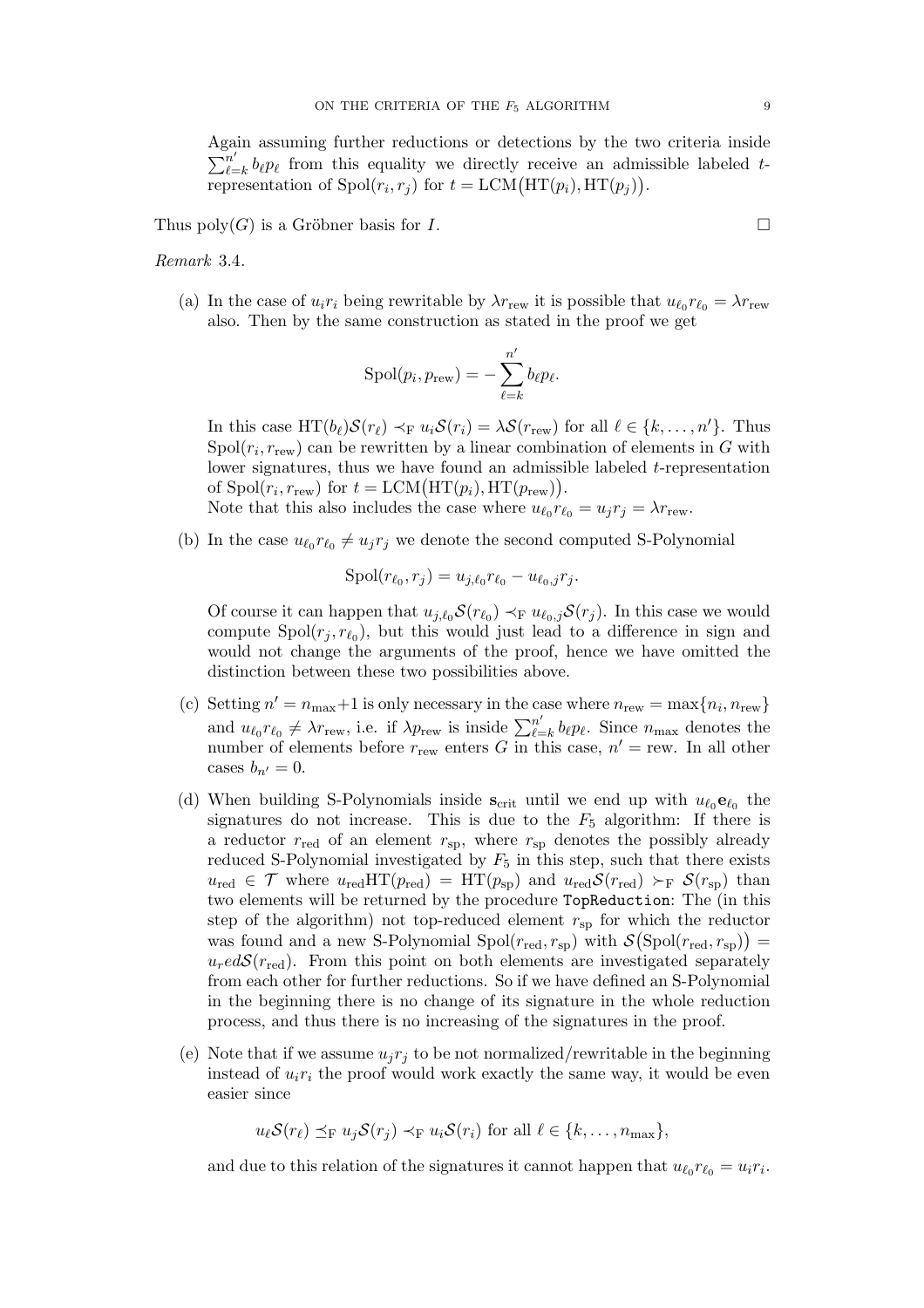# 4. EXAMPLES OF THE CRITERIA USED IN THE  $F_5$  ALGORITHM

In this section we give some examples of the  $F_5$  Criterion and the Rewritten Criterion. For this purpose we use the example given in both [MTM92] Section 7 and [Fau02] Section 8. We will not state the whole computations and refer to the afore-mentioned papers for more details.

Note that we do not explain in detail the difference between the computations done in both papers, but we show the critical pair the Rewritten Criterion detects to be useless whereas the criterion of Möller, Traverso and Mora stated in [MTM92] does not detect it.

The proof of Theorem [3.3](#page-4-1) gives us a constructive explanation of the criteria which we use in every of the following computations.

In this example we want to compute the Gröbner basis of the ideal  $I$  given by

$$
f_1 = yz^3 - x^2t^2
$$
  
\n
$$
f_2 = xz^2 - y^2t
$$
  
\n
$$
f_3 = x^2y - z^2t
$$

in  $\mathbb{Q}[x, y, z, t]$  with degree reverse lexicographical ordering  $x > y > z > t$ . As agreed in Convention [2.7](#page-3-0)  $r_i := (\mathbf{e}_i, f_i)$  for  $i \in \{1, 2, 3\}.$ 

<span id="page-9-0"></span>4.1. Some Examples Of The Rewritten Criterion. We give three examples of the Rewritten Criterion. In the first example we rewrite a multiple of an element from  $\{f_1, \ldots, f_m\}$ , in the second one we generalize this attempt for arbitrary elements in G during the computation of  $F_5$ . In the last example we see that the Rewritten Criterion also covers direct paraphrases in which we get an admissible labeled t-representation of the investigated S-Polynomial immediately.

(a)  $P_8 = x^2r_1 - z^3r_3$  is rewritable since  $x^2\mathcal{S}(r_1) = x\mathcal{S}(r_6)$ . Thus for the computation of  $r_6$  we have received a syzygy  $s_6 = x\mathbf{e}_1 - yz\mathbf{e}_2 - \mathbf{e}_6$  such that  $x\text{MHT}_F(\mathbf{s}_6) = x^2 \mathbf{e}_1$ . For  $r_1$  we get an trivial syzygy  $\mathbf{s}_1 = \mathbf{e}_1 - \mathbf{e}_1$ . Computing the difference of multiples of these syzygies we get

$$
x^2\mathbf{s}_1 + x\mathbf{s}_6 = x^2\mathbf{e}_1 - xyz\mathbf{e}_2 - x\mathbf{e}_6
$$

where  $x^2HT(p_1) = xyzHT(p_2)$ . So when evaluating we get a reduction of a multiple of  $Spol(p_1, p_2)$ :

$$
x{\rm Spol}(p_1, p_2) = x^2 p_1 - xyz p_2 = xp_6
$$

where  $x\mathcal{S}(r_6) = F x^2 \mathcal{S}(r_1)$ . On the other hand we compute a second multiple of an S-Polynomial with  $xyzp_2$  and  $z^3p_3$   $zSpol(p_2, p_3)$  which is already reduced to the element  $zp_4$ . Using the relation

$$
Spol(p_1, p_3) = xSpol(p_1, p_2) + zSpol(p_2, p_3)
$$

Spol $(r_1, r_2)$  has an admissible labeled *t*-representation.

(b)  $P_{15} = x z r_6 - y^3 t r_2$  is rewritable since  $xz\mathcal{S}(r_6) = z\mathcal{S}(r_7)$ . Again we have

$$
\begin{array}{rcl}\n\mathbf{s}_7 & = & x\mathbf{e}_6 - z\mathbf{e}_4 - \mathbf{e}_7, \\
\mathbf{s}_6 & = & \mathbf{e}_6 - \mathbf{e}_6.\n\end{array}
$$

To get the related S-Polynomials we compute

$$
xz\mathbf{s}_6 + z\mathbf{s}_7 = xz\mathbf{e}_6 - xz\mathbf{e}_6 + xz\mathbf{e}_6 - z^2\mathbf{e}_4 - z\mathbf{e}_7
$$
  
=  $xz\mathbf{e}_6 - z^2\mathbf{e}_4 - z\mathbf{e}_7$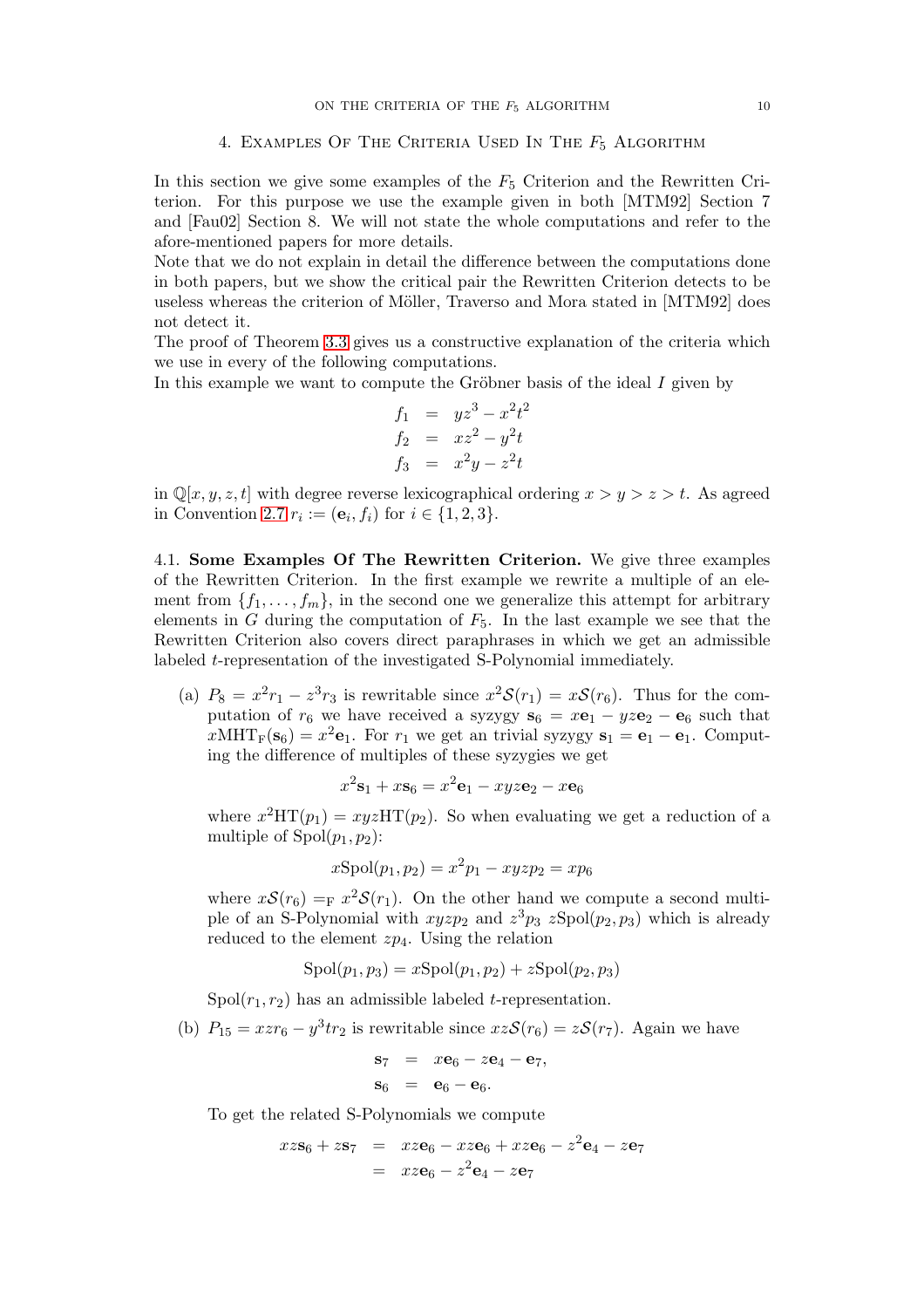The next reduction would be done with  $xze_6$  resp.  $xzp_6$ . Thus we receive that  $HT(x^2p_4) = HT(xzp_6)$  which leads to  $zSpol(p_6, p_4)$ . Clearly we also get an S-Polynomial for  $y^3tp_2$ , namely Spol $(p_4, p_2)$  and together we receive

$$
Spol(p_6, p_2) = zSpol(p_6, p_4) + Spol(p_4, p_2),
$$

an admissible labeled t-representation of  $Spol(r_6, r_2)$ .

(c)  $P_{18} = xr_8 - y^2tr_4$  is rewritable since  $xS(r_8) = zS(r_9)$ . Note that we do not use the completely reduced polynomial  $r<sub>9</sub>$  which Faugère computes in the given example in [Fau02] but the reduction given from the  $F_5$  algorithm, i.e.  $r_9 = (x^3 \mathbf{e}_1, -x^5 t^2 + y^2 z^3 t^2)$ . We have

$$
\begin{aligned}\n\mathbf{s}_8 &= z\mathbf{e}_7 - \mathbf{e}_5 - \mathbf{e}_8\\ \n\mathbf{s}_9 &= x\mathbf{e}_7 - z^3 t\mathbf{e}_2 - \mathbf{e}_9\n\end{aligned}
$$

In the same way we compute

$$
x\mathbf{s}_8 - z\mathbf{s}_9 = z^4 t\mathbf{e}_2 - x\mathbf{e}_5 - x\mathbf{e}_8 + z\mathbf{e}_9.
$$

The evaluation of the first two elements on the right-hand side of the equation is equal to  $-\text{Spol}(p_5, p_2)$  which can be rewritten as  $y^2tp_4$  such that we get that

$$
v_G(x\mathbf{s}_8) - v_G(z\mathbf{s}_9) = v_G(y^2 t \mathbf{e}_4) - v_G(x\mathbf{e}_8) + v_G(z\mathbf{e}_9) = 0
$$
  
-Spol(p<sub>8</sub>, p<sub>4</sub>) + zp<sub>9</sub> = 0

such that  $Spol(r_8, r_4)$  is useless for further computations.

Remark 4.1. Note that the last example above is the one reduction to zero which is not detected in [MTM92]. Using a criterion for detecting syzygies, i.e. relations between S-Polynomials, too, Möller, Traverso and Mora are using other descriptions of the polynomials and do not give the polynomials a label or signature. The syzygies and polynomials computed during the algorithm are strictly separated in their attempt, whereas in Faugère's idea the syzygies do not need to be computed, as their module head terms can be deduced by the signatures of the computed polynomials.

4.2. Some Examples Of The  $F_5$  Criterion. In the following three examples of the  $F_5$  Criterion are shown. The first example explains the direct paraphrase in which we can find an admissible t-represenation of the investigated S-Polynomial immediately. In the second example we end with a relation between the S-Polynomial in question and two other S-Polynomials, one of them is already detected to be not normalized (first example), the other investigated as the third example.

(a)  $P_{11} = z^2 r_6 - y^2 t r_1$  is not normalized since  $z^2 \mathcal{S}(r_6) = x z^2 \mathbf{e}_1$  and  $x z^2 = \text{HT}(r_2)$ . So we compute the syzygies

$$
\mathbf{s}_{1,2} = r_2 \mathbf{e}_1 - r_1 \mathbf{e}_2 \n= x z^2 \mathbf{e}_1 - y^2 t \mathbf{e}_1 - y z^3 \mathbf{e}_2 + x^2 t^2 \mathbf{e}_2 \nz^2 \mathbf{s}_6 = x z^2 \mathbf{e}_1 - y z^3 \mathbf{e}_2 - z^2 \mathbf{e}_6.
$$

In the same way as in Section [4.1](#page-9-0) we compute their difference to see the relations of S-Polynomials:

$$
z^{2}\mathbf{s}_{6} - \mathbf{s}_{1,2} = y^{2}t\mathbf{e}_{1} - x^{2}t^{2}\mathbf{e}_{2} - z^{2}\mathbf{e}_{6}, \text{ where}
$$
  
\n
$$
y^{2}tHT(p_{1}) = y^{3}z^{3}t = z^{2}HT(p_{6}), \text{ and}
$$
  
\n
$$
x^{2}t^{2}HT(p_{2}) < y^{3}z^{3}t.
$$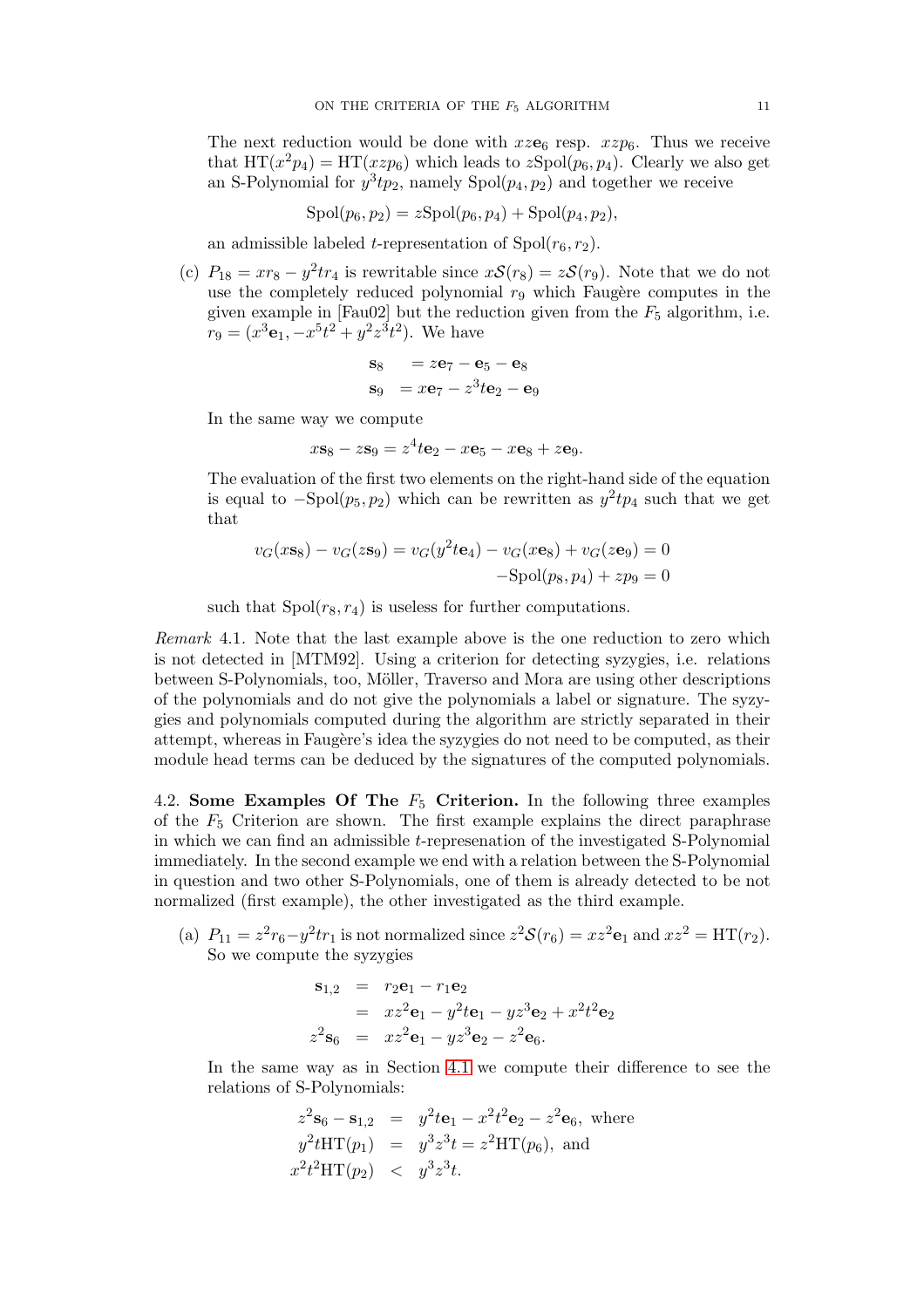Thus we receive the following relation of polynomials when evaluating the difference of syzygies above:

$$
v_G(z^2 \mathbf{s}_6) - v_G(\mathbf{s}_{1,2}) = v_G(y^2 t \mathbf{e}_1) - v_G(x^2 t^2 \mathbf{e}_2) - v_G(z^2 \mathbf{e}_6) = 0
$$
  
-Spol(p<sub>6</sub>, p<sub>1</sub>) - x<sup>2</sup>t<sup>2</sup>p<sub>2</sub> = 0.

It follows that  $Spol(p_6, p_1)$  is reduced to zero by  $x^2t^2p_2$ .

(b) Another pair which is deleted by the  $F_5$  Criterion is the pair  $(r_7, r_6)$  which corresponds to  $Spol(r_7, r_6) = (x^2y^3e_1, y^3r_7 - z^4r_6)$ . Since  $y^3S(r_7) = x^2y^3e_1$ and  $x^2y^3 = y^2HT(r_3)$  it is not normalized. Note that in this example also  $z^4r_6$  is not normalized since  $z^4S(r_6) = xz^4\mathbf{e}_1$  and  $xz^4 = z^2\mathbf{e}_2$ .

Again we compute two syzygies we want to subtract from each other

$$
y^{2}s_{1,3} = y^{2}r_{3}e_{1} - y^{2}r_{1}e_{3}
$$
  
=  $x^{2}y^{3}e_{1} - y^{2}z^{2}te_{1} - y^{3}z^{3}e_{3} + y^{2}x^{2}t^{2}e_{3}$   

$$
y^{3}s_{7} = xy^{3}e_{6} - y^{3}ze_{4} - y^{3}e_{7}
$$
  
=  $x^{2}y^{3}e_{1} - xy^{4}ze_{2} - y^{3}ze_{4} - y^{3}e_{7}.$ 

This leads to the computation of the difference of both syzygies

$$
y^{3}s_{7}-y^{2}s_{1,3}=y^{2}z^{2}t\mathbf{e}_{1}-xy^{4}z\mathbf{e}_{2}-y^{3}z\mathbf{e}_{4}-y^{3}\mathbf{e}_{7}-y^{3}z^{3}\mathbf{e}_{3}+x^{2}y^{2}t^{2}\mathbf{e}_{3}
$$

where some more S-Polynomials are computed but already at this point one can see that  $y^2 z^2 t \text{HT}(p_1) = y^3 \text{HT}(p_7)$  and we get  $-y^2 \text{Spol}(p_7, p_1)$ . Again from the construction we also can compute that  $y^2 z^2 t \text{HT}(p_2) = z^4 \text{HT}(p_6)$ and we get  $z^2$ Spol $(p_6, p_1)$ .

 $Spol(r_6, r_1)$  was investigated in Case (a),  $Spol(r_7, r_1)$  is also deleted by the  $F_5$  Criterion, so we have a closer look at it in the following example. We get

$$
Spol(p_7, p_6) = y^2 Spol(p_7, p_1) - z^2 Spol(p_6, p_1),
$$

an admissible labeled t-representation of  $Spol(r_7, r_6)$ .

(c) Spol $(r_7, r_1) = (x^2ye_1, yr_7 - z^2tr_1)$  is not normalized since  $y\mathcal{S}(r_7) = x^2ye_1$ and  $x^2y = HT(r_3)$ . We have already computed the two syzygies

$$
\mathbf{s}_{1,3} = r_3 \mathbf{e}_1 - r_1 \mathbf{e}_3 = x^2 y \mathbf{e}_1 - z^2 t \mathbf{e}_1 - y z^3 \mathbf{e}_3 + x^2 t^2 \mathbf{e}_3,
$$
  
\n
$$
y \mathbf{s}_7 = x^2 y \mathbf{e}_1 - xy^2 z \mathbf{e}_2 - y z \mathbf{e}_4 - y \mathbf{e}_7.
$$

So we get

$$
y\mathbf{s}_7 - \mathbf{s}_{1,3} = x^2y\mathbf{e}_1 - xy^2z\mathbf{e}_2 - yz\mathbf{e}_4 - y\mathbf{e}_7 - x^2y\mathbf{e}_1 + z^2t\mathbf{e}_1 + yz^3\mathbf{e}_3 - x^2t^2\mathbf{e}_3.
$$

Firstly  $yzSpol(p_2, p_3)$  is built which cancels with  $yzp_4$  such that in the end we get

$$
v_G(y\mathbf{s}_7) - v_G(\mathbf{s}_{1,3}) = -v_G(y\mathbf{e}_7) + v_G(z^2 t \mathbf{e}_1) - v_G(x^2 t^2 \mathbf{e}_3) = 0
$$
  
-Spol(p<sub>7</sub>, p<sub>1</sub>) - x<sup>2</sup>t<sup>2</sup>p<sub>3</sub> = 0.

<span id="page-11-0"></span>Thus  $Spol(r_7, r_1)$  is useless and can be deleted.

### 5. IMPROVING THE  $F_5$  CRITERION?

Having a closer look at Equation [\(2\)](#page-6-0) in the proof of Theorem [3.3](#page-4-1) we note that instead of the not normalized case we have  $\lambda \mathcal{S}(r_{\text{rew}}) =_{\text{F}} u_i \mathcal{S}(r_i)$  in the rewritable case, so we do not need to require after cancellation of the MHTs that all elements besides  $u_i$ **e**<sub>i</sub> have signature lower than  $u_i\mathcal{S}(r_i)$  w.r.t.  $\prec_F$ , it is enough to claim that there is no element in the syzygy having a signature bigger than  $u_i\mathcal{S}(r_i)$  w.r.t.  $\prec_F$ . Thus the question arises if the requirement of the  $F_5$  Criterion that  $\text{index}(r_{\text{prev}}) < \text{index}(r_i)$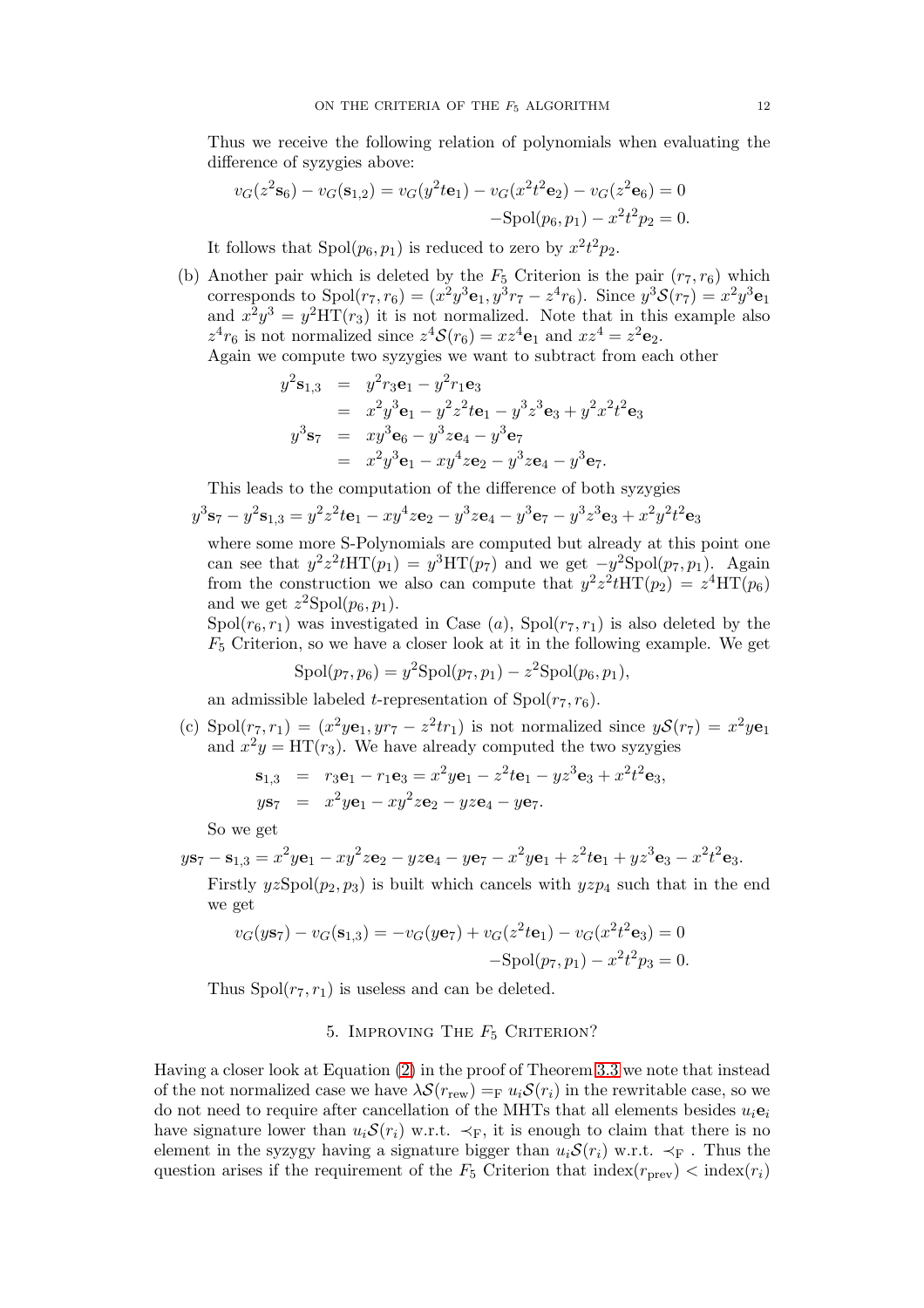is too restrictive.

In the following we give a generalized definition of the  $F_5$  Criterion due to the assumption stated above and prove that this does not give any improvement.

<span id="page-12-0"></span>**Definition 5.1** (Improved  $F_5$  Criterion). Let  $(r_i, r_j) \in G \times G$  be a critical pair.  $\text{Spol}(r_i, r_j)$  is not completely normalized iff for  $u_k r_k$  where  $k = i$  or  $k = j$  there exists  $r_{\text{prev}} \in G$  such that one of the following cases holds:

- (a)  $Spol(r_i, r_j)$  is not normalized.
- (b) There exists  $\lambda \in \mathcal{T}$  such that

$$
\text{index}(r_{\text{prev}}) = \text{index}(r_k) =: k_0
$$

$$
\lambda \text{HT}(p_{\text{prev}}) = u_k \Gamma(S(r_k))
$$

$$
\text{HT}(f_{k_0}) \Gamma(S(r_{\text{prev}})) < \text{HT}(p_{\text{prev}}).
$$

If there exists no such  $r_{\text{prev}} \in G$  then  $\text{Spol}(r_i, r_j)$  is *completely normalized*.

Remark 5.2. Note that from the discussion in the beginning of this section it seems to make sense to generalize the last inequality in part (b) of Definition [5.1](#page-12-0) to

$$
\mathrm{HT}(f_{k_0})\Gamma(\mathcal{S}(r_{\text{prev}})) \leq \mathrm{HT}(p_{\text{prev}}).
$$

In the proof of the following lemma we show that this equality exists, but it is a trivial case which cannot be used as a criterion to detect useless critical pairs while computing Gröbner bases. See Remark [5.4](#page-13-0) for a more detailed explanation.

Next we show that the Improved  $F_5$  Criterion detects the same critical pairs than the  $F_5$  Criterion. Thus Defintion [5.1](#page-12-0) is no improvement of Definition [3.1.](#page-4-2)

<span id="page-12-1"></span>**Lemma 5.3.** Let  $(r_i, r_j) \in G \times G$  be a pair of admissible labeled polynomials, then  $Spol(r_i, r_j)$  is

normalized  $\Leftrightarrow$  completely normalized

*Proof.* We have to show that there exist no  $Spol(r_i, r_j) \in G \times G$  and  $r_{prev} \in G$  such that part (b) of Definition [5.1](#page-12-0) is fulfilled.

Assume the contrary, for  $k = i$  or  $k = j$  let index( $r_{\text{prev}}$ ) = index( $r_k$ ) =  $k_0, \lambda \in \mathcal{T}$ such that  $\lambda\text{HT}(p_{\text{prev}}) = \Gamma(\mathcal{S}(r_k))$  and  $\text{HT}(f_{k_0})\Gamma(\mathcal{S}(r_{\text{prev}})) < \text{HT}(p_{\text{prev}})$ . We assume that  $r_{\text{prev}}$  fulfills only part (b) of Definition [5.1.](#page-12-0) We show that there exists no such element in  $G$ . For this we have to distinguish two cases:

(a) If  $p_{\text{prev}} \in \{f_1, \ldots, f_m\}$  then  $p_{\text{prev}} = f_{k_0}$  as index $(r_{\text{prev}}) = k_0$ . Furthermore  $\Gamma(\mathcal{S}(r_{\text{prev}})) = 1$ . By our assumptions

$$
HT(f_{k_0})\Gamma(S(r_{\text{prev}})) < HT(p_{\text{prev}})
$$
  
\n
$$
\Rightarrow HT(f_{k_0}) \cdot 1 < HT(f_{k_0})
$$

which is a contradiction.

- (b) If  $p_{\text{prev}} \notin \{f_1, \ldots, f_m\}$  then
	- (i)  $p_{\text{prev}}$  is the reduction of  $\text{Spol}(f_{k_0}, p_{\ell})$  for some  $r_{\ell} \in G$  such that it holds that index $(r_{\ell}) > k_0$ . Let  $u_{k_0} =$ LCM $(HT(f_{k_0}), HT(p_{\ell}))$  $\frac{H(\mathcal{F}_k(t),\mathcal{F}_k(t))}{H(\mathcal{F}_k(t))}$  then it follows that  $u_{k_0} = \Gamma(\mathcal{S}(r_{\text{prev}}))$  and

$$
HT(f_{k_0})\Gamma(\mathcal{S}(r_{\text{prev}})) > HT(p_{\text{prev}})
$$

as the head terms of  $\text{Spol}(f_{k_0}, p_\ell) = \text{HT}(f_{k_0}) \Gamma(\mathcal{S}(r_{\text{prev}}))$  cancel during the reduction step.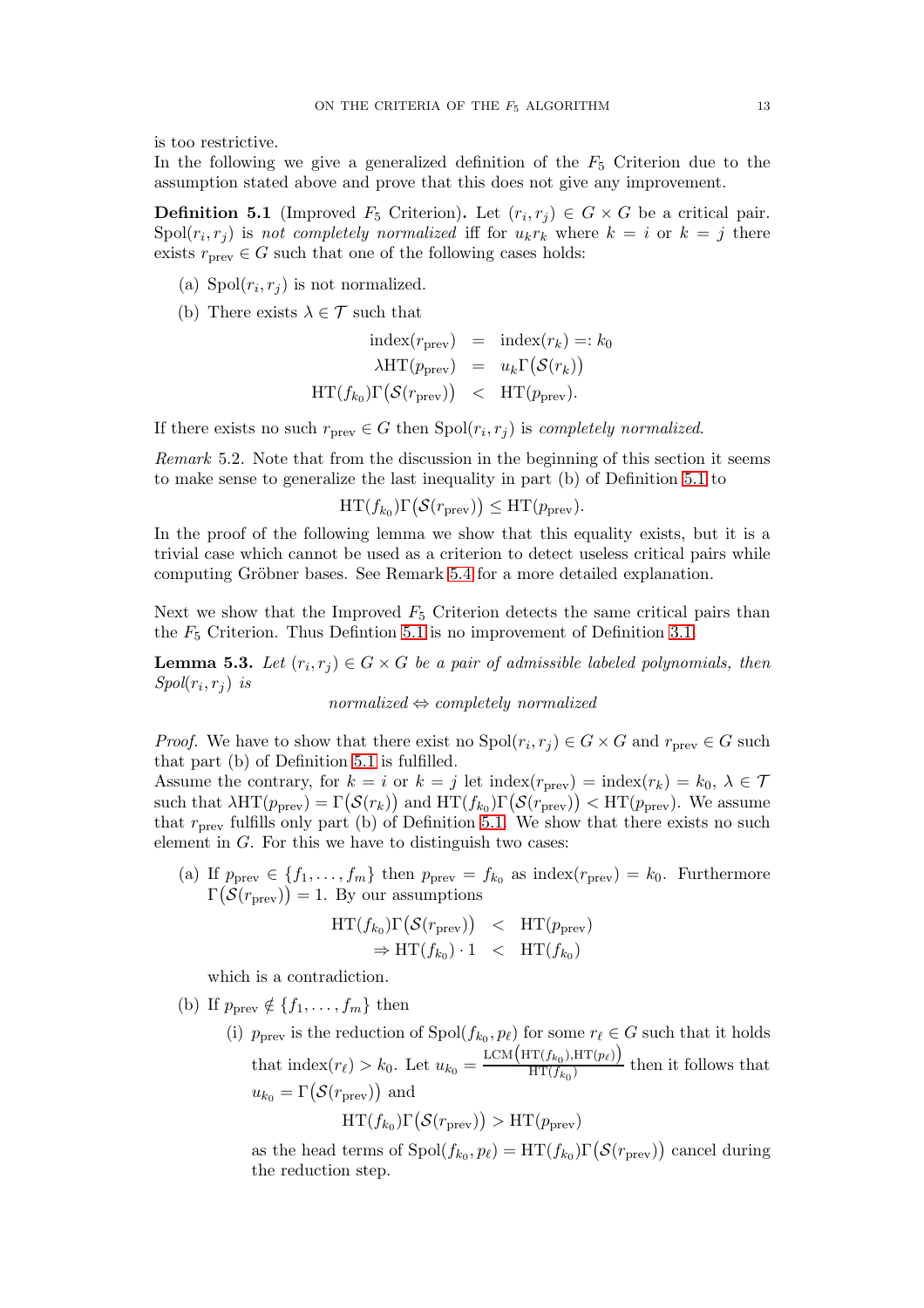(ii)  $p_{prev}$  is the reduction of  $Spol(p_u, p_v)$  for  $p_u, p_v \in G$ . Inductively using the same argument as above we receive that

$$
HT(f_{k_0})\Gamma(\mathcal{S}(r_{\text{prev}})) > HT(p_{\text{prev}}).
$$

Thus both subcases contradict our assumptions about  $p_{\text{prev}}$ .

Thus we have shown that there exists no admissible labeled polynomial  $r_{\text{prev}} \in G$ which fulfills part (b) of Definition [5.1.](#page-12-0)  $\Box$ 

<span id="page-13-0"></span>Remark 5.4.

(a) From part (a) of the proof of Lemma [5.3](#page-12-1) we see that the only possible case which would still hold the condition on the syzygies of the proof of the main theorem, namely no signature bigger than the one of the not normalized/rewritable element, is

$$
HT(f_{k_0})\Gamma(\mathcal{S}(r_{\text{prev}})) = HT(p_{\text{prev}}).
$$

Note that this is only the case when  $p_{\text{prev}} = f_{k_0}$  such that it leads to a trivial, not principal, syzygy, i.e.

$$
\begin{array}{rcl}\n\mathbf{s}_{\text{prev},k_0} & = & p_{\text{prev}} \mathbf{e}_{k_0} - f_{k_0} \mathbf{e}_{\text{prev}} \\
& = & f_{k_0} \mathbf{e}_{k_0} - f_{k_0} \mathbf{e}_{k_0} \\
& = & 0 \in \mathbb{K}[\underline{x}]^m.\n\end{array}
$$

It follows that we do not receive a syzygy to compute relations of S-Polynomials and we cannot delete  $Spol(r_i, r_j)$  from the computations of G without any other detection of further criteria.

(b) From the point of view that the  $F_5$  Criterion computes principal syzygies in  $K[\underline{x}]^m$  it is easy to see that the criterion cannot be generalized relaxing the requirement on the index of  $r_{\text{prev}}$ , as a principal syzygy with two elements of the same index will always end up in the trivial case stated above.

We have shown that the  $F_5$  Criterion cannot be generalized in the sense of relaxing the condition on the indices.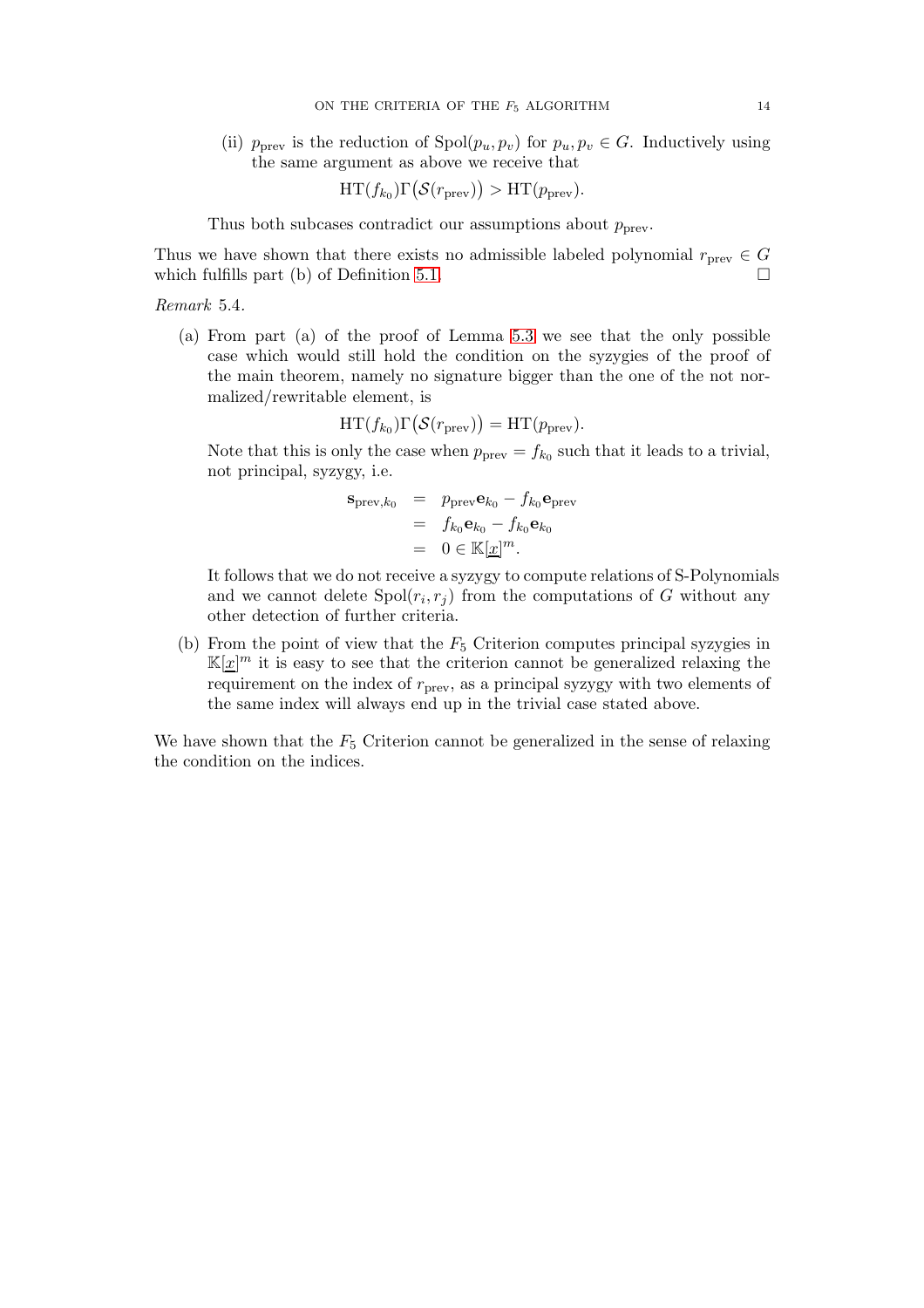# Appendix A. Implementation in Singular

This appendix discusses another result of John Perry's and the author's joint work on the  $F_5$  Algorithm, a freely-available library for the open-source computer algebra system SINGULAR.

A.1. Sources. This f5\_library.lib is an implementation of a slightly improved  $F_5$  Algorithm in SINGULAR. You can get it here:

http://www.math.usm.edu/perry/Research/f5\_library.lib.

This library is implemented in the interpreted language in SINGULAR, thus it is slow, but useful for testing the algorithms behaviour. You should also download a second library, f5ex.lib, which consists of lots of precasted examples:

http://www.math.usm.edu/perry/Research/f5ex.lib.

A kernel implementation of  $F_5$  in SINGULAR is in preparation by the author. For more information about Singular visit

http://www.singular.uni-kl.de/index.html.

A good introduction to Singular and its applications in commutative algebra resp. algebraic geometry can be found in [GP02].

A.2. Using the Implementation. The usage of f5\_library.lib is best explained in a little example: Let us assume the computation of the example given in Section 8 in [Fau02]. Once SINGULAR is started, it awaits an input after the prompt "*i*". Every statement has to be terminated by ";". Firstly we have to link the two above mentioned libraries to SINGULAR, for this copy both libraries in your SINGULAR folder. As f5ex.lib is called internally by f5\_library.lib it is enough to link this one. The ideal to be computed can be generated by the command fmtm(), which defines a basering and the ideal i. In the following the output of SINGULAR is accentuated by " $==$ ". The following steps should be self-explanatory, otherwise use the online manual available at

```
http://www.singular.uni-kl.de/Manual/latest/index.htm.
```

```
LIB ''f5_library.lib'';
fmtm();
i;
= \frac{1}{2} \frac{1}{2} \frac{1}{2} \frac{1}{2} \frac{1}{2} \frac{1}{2} \frac{1}{2}==i[2]=xz2-y2t=\frac{1}{3}=x2y-z2t
ideal g;
g = basis(i);==> cpu time for gb computation: 70/1000 sec
g;
=>g[1]=xz2-y2t=>g[2]=x2y-z2t
= >g [3] = yz3-x2t2= >g[4] = y3zt-x3t2=>g[5]=xy3t-z4t= >g[6] = z5t-x4t2=>g[7]=v5t2-x4zt2==>g[8]=x5t2-z2t5
```